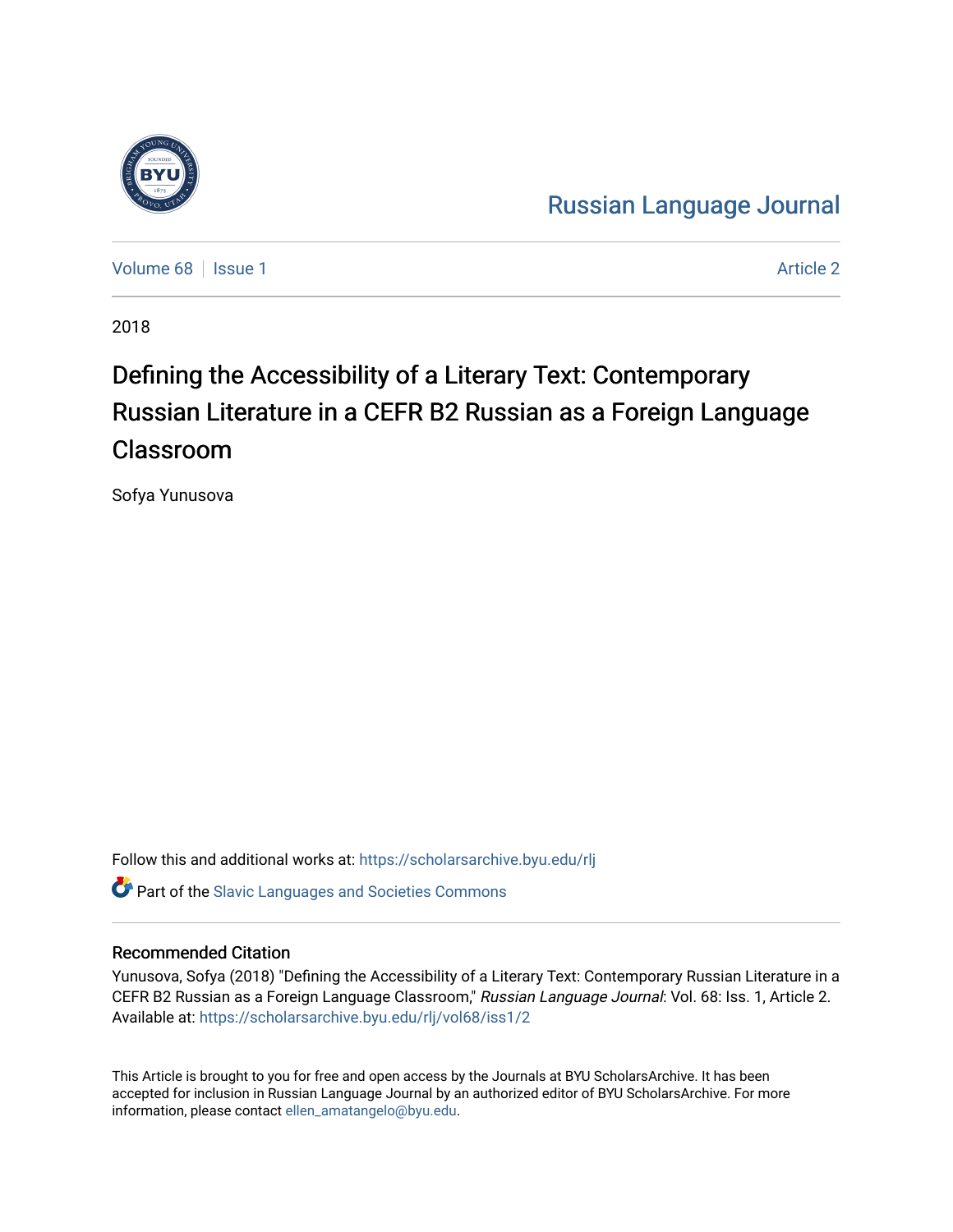# **Defining the Accessibility of a Literary Text: Contemporary Russian Literature in a CEFR B2 Russian as a Foreign Language Classroom**

#### **SOFYA YUNUSOVA**

#### **1. Introduction**

In the last three and a half decades, a considerable number of publications in foreign-language methodology have addressed the use of literary texts (LTs) in foreign-language classrooms. While at the beginning of the twentieth century learning a foreign language still meant a close study of canonical LTs for linguistic and humanistic purposes following the grammar-translation method (Kramsch and Kramsch 2000; Iatsenko 2017b), by the middle of the century, literature was replaced by morefunctional models of learning (Carter 2007). The 1980s opened new perspectives on the didactic role of L2 literary reading, which are commonly associated with the confluence of ideas from two theoretical frameworks: reader-response theory and communicative language teaching (Gilroy and Parkinson 1997). The reader-response theory challenged formalist text-oriented positions, drawing attention to the reader's active role in co-creating the text's meaning. From a languagelearning standpoint, this approach revealed the potential of LTs to produce multiple interpretations and naturally lead to classroom discussions (ibid.). The communicative teaching method recognized the authenticity of LTs and their ability, if carefully selected, to provide not only topics of personal interest but also illustrations of language use and opportunities for language learners to develop vocabulary, reading skills, and critical thinking ability (Kramsch and Kramsch 2000, 567). This reassertion of the didactic benefits of literary reading in foreign-language classrooms led to new research and an increasing number of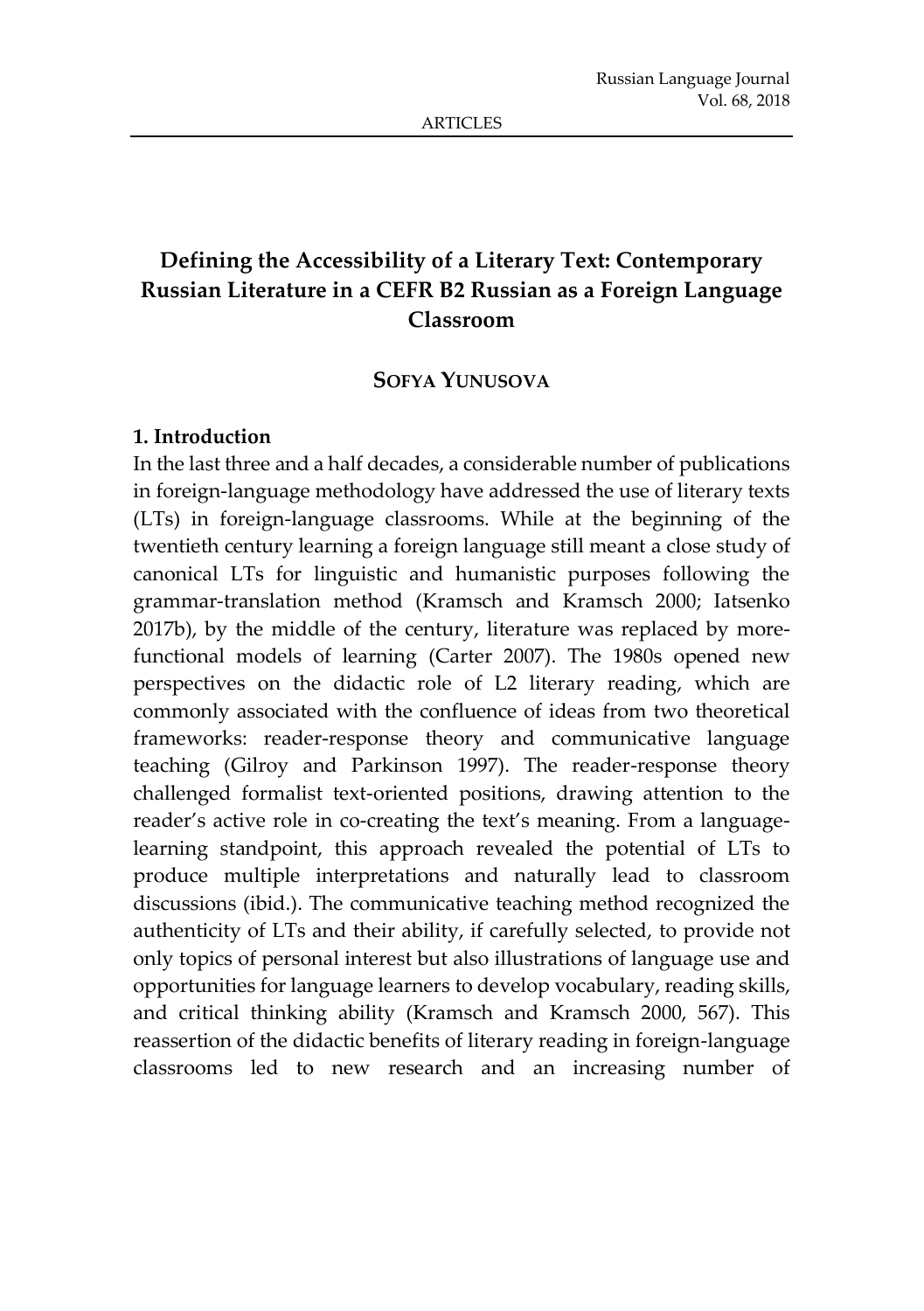methodological proposals in the fields of both English as a Foreign Language (EFL) and Russian as a Foreign Language (RFL).<sup>1</sup>

# **2. Background**

According to Volkov (2014), current approaches to the use of LTs in RFL classrooms combine UTILITARIAN components, aimed at developing learners' lexical and grammatical competence, broadening their background knowledge, and improving their receptive and productive skills, with NONUTILITARIAN components, the goal of which is to assist learners in penetrating the target culture and the author's world. The texts selected to accomplish these objectives range from nineteenth-century Russian classics to contemporary prose and poetry by, among others, Ulitskaia, Petrushevskaia, Pelevin, Prigov, Tolstaia, and Rubina. Studies show that contemporary Russian literature attracts RFL learners' particular attention (Kulibina 2001; Filimonova 2004; Kuz'minova and Ruzhitskii 2014; Iatsenko 2015a, 2015b, 2017a; Vorozhtsova and Ursegova 2015) because of its ability to reflect contemporary Russian society. As argued by Iatsenko (2015a), today's RFL students are interested in the lives of their Russian counterparts, including their lifestyles, ways of thinking, and relationships with other people, and this is precisely what contemporary Russian authors often portray in their works. Moreover, since the comprehension of any kind of text depends on the understanding of the situation that it illustrates (Kulibina 2001, 62),

<sup>1</sup> Among Russian-language publications of the last few years, several works deserve a special mention: Kuz'minova and Ruzhitskii (2014) and Ruzhitskii's (2013) two-volume anthology of contemporary Russian literature that provides RFL learners with a system of detailed and well-designed glosses; Balandina et al.'s (2013), Ganina et al.'s (2013), Zhgareva et al.'s (2013) three-volume anthology built around a group of 19th- and 20thcentury LTs at three levels of RFL competence; Iatsenko's (2006) original collection of selected short stories from the 1990s; and Tolstukhina et al.'s (2011) glossed volume of contemporary LTs. Moreover, valuable insights into the ongoing debate on the role of LTs in RFL instruction can be found in the annual editions of *Russkaia literatura v inostrannoi auditorii* (Arkad'eva 2011, 2012, 2015; Tolstukhina 2013, 2014, 2017), published by Herzen State Pedagogical University in St. Petersburg. Following a more applied strand of research, Natalia Kulibina's interactive online course (https://ac.pushkininstitute.ru/course1.php), launched by the Pushkin State Russian Language Institute, provides RFL instructors with hands-on examples of reading lessons based on LTs of various epochs. The theoretical method employed by the scholar is illustrated in Kulibina (1999, 2000, 2001).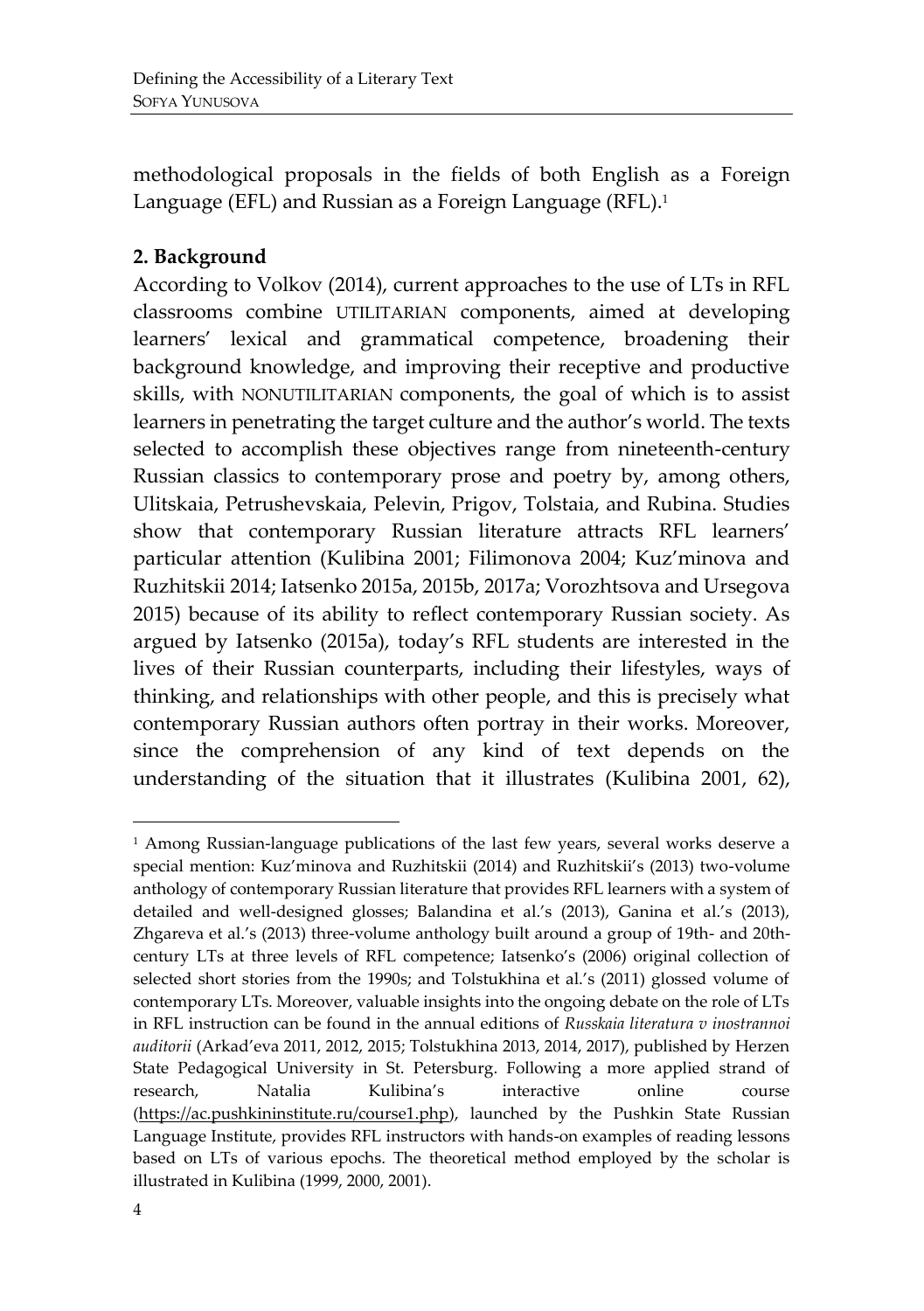foreign-language learner–readers are more likely to understand contemporary literary works<sup>2</sup> (85). An additional motivation for using contemporary literary works in the classroom is that they are generally written in modern Russian, the object of study for RFL learners (85).

And yet, when contemporary Russian LTs are introduced into an RFL classroom, a number of thorny methodological issues arise. On the linguistic level, these texts are often characterized by complex narrative forms, lexes, styles, and expressive devices (Filimonova 2004); from a cultural point of view, they frequently abound with Sovietisms, slang, and intertextual references.<sup>3</sup> According to Filimonova, literary works by contemporary Russian authors such as Ven. Erofeev, Vik. Erofeev, Pietsukh, Pelevin, Sokolov, and Tolstaia are appropriate in advanced RFL classrooms but are hardly suitable for lower-level learners (2004, 19). In fact, many didactic methods utilizing unabridged contemporary Russian LTs are addressed to advanced learners or students specializing in philology (e.g., Iatsenko 2006; Tolstukhina et al. 2011; Ruzhitskii 2013; Kuz'minova and Ruzhitskii 2014). The relatively few methods designed specifically for intermediate levels and based on unabridged texts can be found in the *Biblioteka Zlatousta* series (e.g., Pelevin 2003; Ulitskaia 2012; Makanin 2014), in Comer's (2008) edition of *A day without Lying*, in Blech (2007) and in Nemez and Miliuk (2017). Another group of recent publications explores the didactic potential of literary works by some of the "newest" names of contemporary Russian-language literature, such as Prilepin, Knizhnik, and Grishkovets (e.g., Iatsenko 2015a; Vorob'eva and Krizhovetskaia 2015). Focusing on the cultural and humanistic potential of these writings, these studies provide valuable insights into the themes and motifs of present-day Russian literature, but they do not report on the degree of their LINGUISTIC accessibility to RFL learners, nor do they relate the analyzed texts to any specific level of RFL competence.

The current study intends to address the notion of the "accessibility" of an LT when used for foreign-language teaching

<sup>2</sup> Kulibina argues that peers living in different countries have much in common. This is why people from modern Germany, Poland, or Vietnam can more easily imagine the lives of their Russian counterparts than those of their ancestors who lived at the beginning of the nineteenth century and owned serfs or were peasants themselves (2001, 85).

<sup>3</sup> For discussions of intertextuality in contemporary Russian prose, see Iatsenko (1997, 2001) and Urzha and Skvortsova (2016a).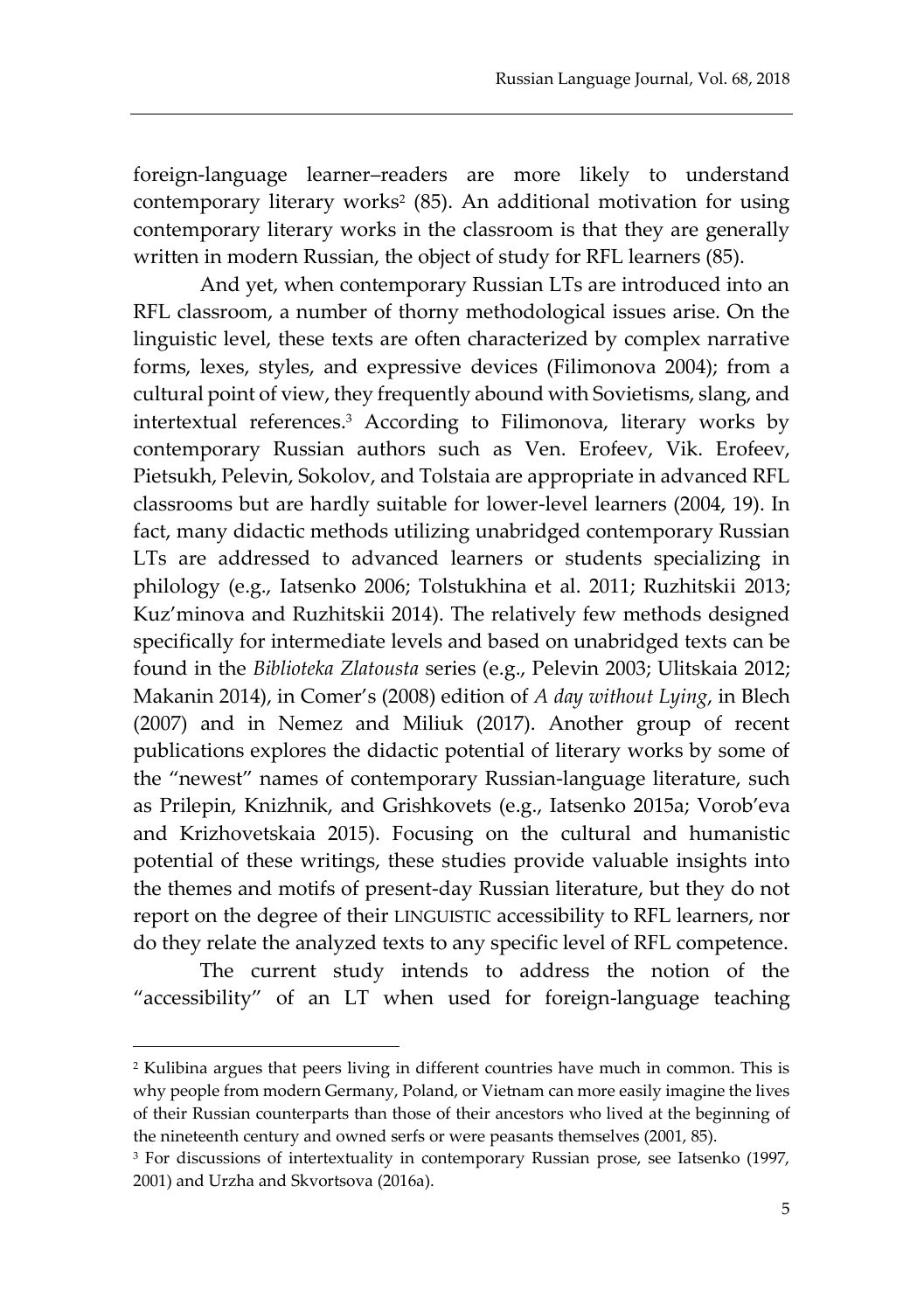purposes. The author argues that up to now this methodological issue has been commonly associated with the broad question of "criteria for LT selection" and has not been conceptualized in more-specific terms. For instance, while many researchers have recognized that "the text should not be too much above the students' normal reading proficiency" (Collie and Slater 1987, 6), that sometimes linguistically simple texts "pose considerable problems in literary terms" (Brumfit 1986, 189), and that texts dense in cultural allusion will generate a further layer of difficulty (Carter 1986, 222), the actual strategies for measuring and predicting the degree of overall accessibility of a given LT to foreign-language (FL) learners remain under-researched. The aim of the study is to illustrate a model of textual analysis that can assist language instructors in the process of assessing the accessibility and didactic potential of a given literary text<sup>4</sup> and exemplify it using a literary work by well-known, present-day Russian author Evgenii Grishkovets. The analysis is accompanied by a number of methodological recommendations for the effective use of the selected work in an RFL CEFR<sup>5</sup> B2 classroom. In examining an LT through the lens of FL instruction, this study intends to contribute to the ongoing debate concerning the criteria for selecting texts in integrated language-literature curricula (Bernhardt 1995; Byrnes and Kord 2002; Kern 2002; Barrette, Paesani, and Vinall 2010). The proposed model can be applied to other Russian LTs in classrooms at any level, as well as to LTs in other languages. From a syllabus-broadening perspective, the article intends to examine the possibility and benefits of enriching the current RFL B2 reading materials with excerpts from a novel by one of the most significant figures of current Russian literature.

## **3. Selecting the author**

As mentioned previously, the "newest" (*новейшая*) Russian literature texts present an array of difficulties for RFL learner–readers. It is not an exaggeration to assert that numerous examples of well-established literary currents such as modernism, postmodernism, and ironic avantgardism in contemporary Russian literature greatly challenge even educated native speakers of Russian. Furthermore, works by many popular authors of more "traditional" prose, such as Prilepin, Bykov, and

<sup>4</sup> The model is applicable only to LTs written in prose.

<sup>5</sup> Common European Framework of Reference for Languages.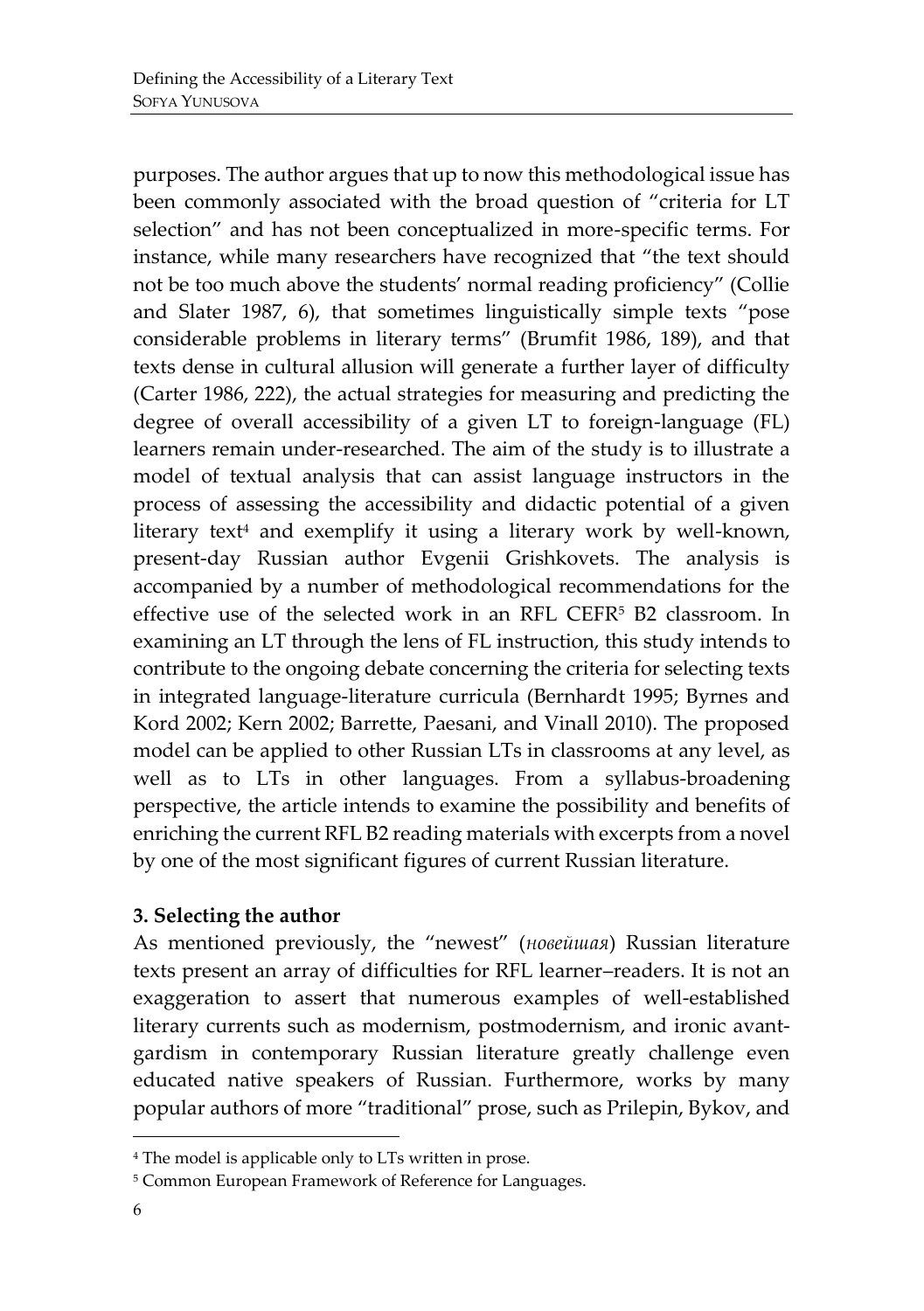Sanaev, among others, are rarely less challenging, especially for learners at intermediate levels. Therefore, when selecting a present-day Russian LT for an RFL classroom, the language instructor should consider not so much its literary merit or prestige (Avlova 2005; Potiomkina 2015) but the global narrative style and literary "vocation" of its author.<sup>6</sup> This idea will be demonstrated through a brief presentation of the work of Evgenii Grishkovets.

Evgenii Grishkovets (born 1967) is a contemporary Russian playwright and author who has to date produced six plays, four novels, three short-story collections, and six collections of short prose that were initially published on the web. Grishkovets has won a number of prestigious literary awards and has been included in several anthologies of contemporary Russian literature.<sup>7</sup> In 2009, an excerpt from one of his novels appeared in a collection of twenty-first-century LTs produced for RFL learners.<sup>8</sup> Critics (e.g., Abasheva 2006; Gorbunova 2008; Mogil'nitskaia 2016a, 2016b) have highlighted one of the main qualities of Grishkovets's style: its formal simplicity and extreme closeness to colloquial speech, which renders his works "interesting from both literary and linguistic perspectives"<sup>9</sup> (Mogil'nitskaia 2016b, 139) and suggests their potential suitability for RFL learning contexts.

Having started his literary career in the first years of the twentyfirst century, Grishkovets belongs to the second period of the "newest" (*новейшая*), or post-Soviet (*постсоветская*), Russian literature (Iatsenko 2015b). In contrast to the writers of the 1990s, whose virulent and explosive writing embodied the turbulent mood of the epoch of the "great split," authors writing at the beginning of the new century left the Soviet past behind and returned to representing broad humanistic values through the lens of their intimate thoughts and feelings (Iatsenko 2015b, 2017a). This new generation of authors<sup>10</sup> abandoned the deliberate

<sup>6</sup> According to Widdowson, "It is not necessary (and indeed may be undesirable) to select works on the grounds of aesthetic excellence or because they are representative of different schools and periods: the criteria for selection are pedagogic rather than aesthetic or historical" (1975, 81).

<sup>7</sup> See Chuprinin (2009), Davydova and Sushilina (2007), and Gromova (2005).

<sup>8</sup> Kuz'minova and Ruzhitskii (2014).

<sup>9</sup> In this study, translations from Russian into English are the author's.

<sup>10</sup> Apart from E. Grishkovets, Iatsenko names, among others, Gelasimov, Senchin, and Shargunov.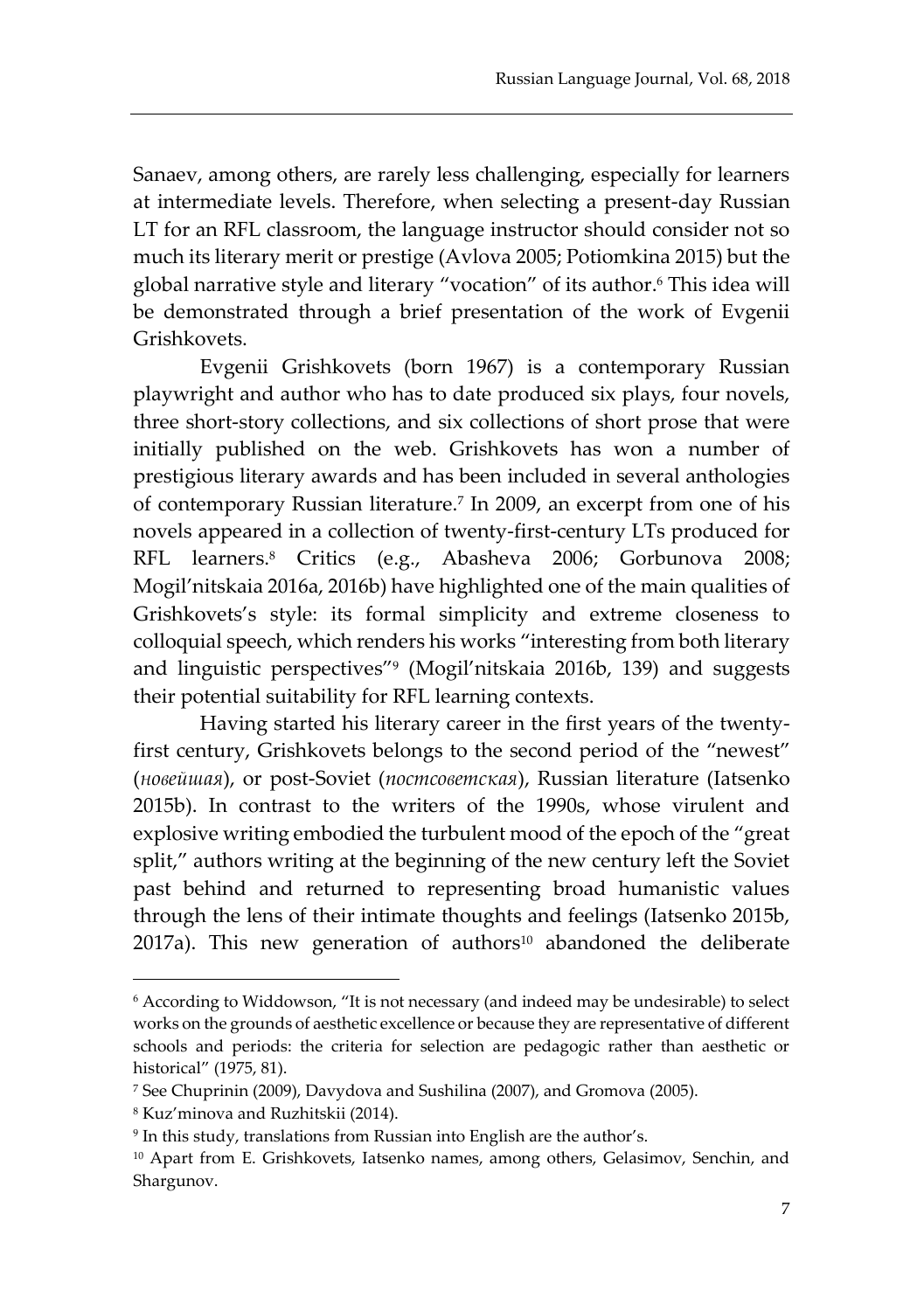attempts to shock, the sense of play, and the intentional complexity of literary techniques typical of the previous decade, instead reviving the use of realistic writing (Iatsenko 2017a). This critical discourse is highly pertinent to Grishkovets's prose, defined by Abasheva as devoid of any kind of "complex cultural allusions [or] eccentric narrative experiments" (2006, 210), and is particularly enlightening if applied to his novel *Реки*, which will be analyzed in the following sections of the article.

## **4. Assessing the text**

#### **4.1. Structural aspects**

For obvious reasons of convenience, prose is frequently introduced into FL classrooms in the form of extracts from longer works. However, as underscored by Cook, the proposed excerpts should have a low frequency of cohesive ties with the preceding text and "should, where possible, be introductory rather than continuing or conclusive" (1986, 164). Cook specifies that texts in which the mood is created internally are preferable to those in which the mood is created "by conjunction with the preceding text." He also recommends selecting extracts that "do not encourage the student to create *false texture* by making interpretations which, though viable within the extract, are demonstrably false in context" (164). Therefore, while assessing the text, the teacher should carefully consider its formal structure and internal composition.

For instance, a quick look at the composition of Grishkovets's *Реки* (2005) shows that the novel consists of fifty-nine sections, the shortest of which contains sixty words and the longest 1,785. Some of the sections initiate new topics, while others continue themes introduced earlier in the novel. Bearing Cook's recommendations in mind, *Реки* offers multiple possibilities for use in RFL learning contexts, as its relatively autonomous thematic sections can be introduced in an RFL classroom with minimal background information about the plot and protagonists of the story. Moreover, the brevity of some sections, which in Brumfit's terms constitutes "a crucial pedagogical factor" (1986, 189) in text selection, facilitates their use in a language classroom, especially if composed of B2 students who are not accustomed to processing extended reading passages.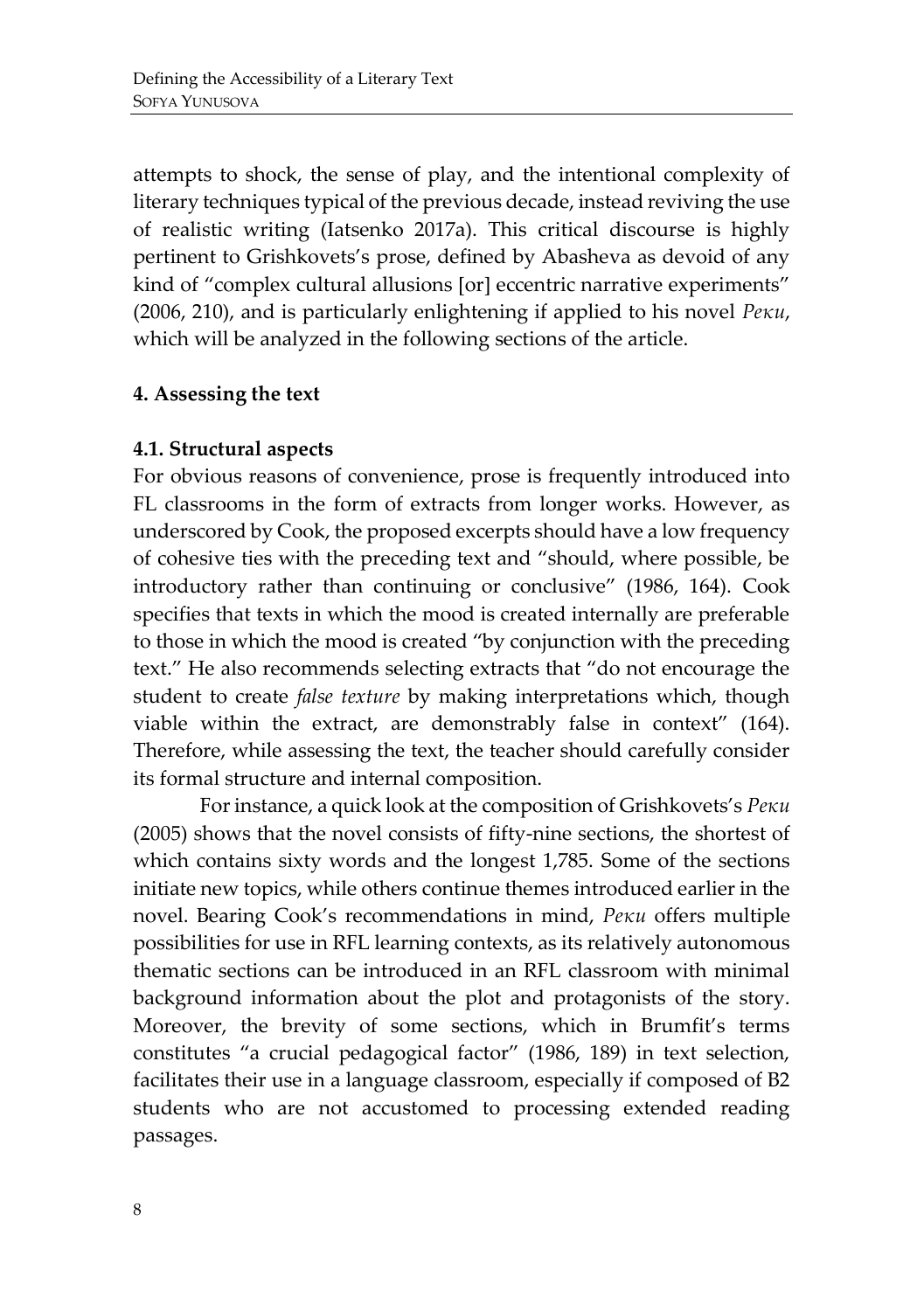#### **4.2. Conceptual accessibility**

Defined by Carter and Long as a "warning against overload" (1991, 143), the conceptual accessibility of an LT is another crucial aspect of its didactic value. In practical terms, this implies that the subject matter, themes, and narrative form of the selected work should not present significant comprehension challenges, which could result in cognitive overload. In contemporary Russian literature, examples of conceptually demanding writings can be found, for instance, in the so-called "alternative" prose of the last decades, characterized by a reduced presence of plot line, subjective representation of narrative time and space, absence of an explicitly stated writer's position, and polystylism (Iatsenko 2006, 5).

Far from the formal and thematic complexities of "alternative" prose and commonly associated with the genre of "middle-literature,"<sup>11</sup> Grishkovets's *Реки* is a first-person autobiographical narrative that portrays the author's relationship with his hometown, Kemerovo, in Western Siberia and with his homeland in general. Despite the fact that its geographical and cultural setting is unfamiliar to RFL learners, *Реки* introduces a number of universally comprehensible and highly evocative subjects, such as emotional rapport with one's birthplace, the force of childhood memories that can surface under unexpected circumstances, and the relationship with one's origins embodied by the figures of parents and grandparents. Grishkovets touches upon some seemingly trivial and yet profoundly philosophical human matters with which readers can identify, regardless of their own cultural background.<sup>12</sup> Therefore, on a conceptual level, the text of *Реки* can be defined as accessible and

<sup>11</sup> For a definition of Russian "middle-literature," see Chuprinin (2007, 161–62) and Kuz'minova and Ruzhitskii (2014, 5).

<sup>12</sup> Grishkovets himself formulates his literary vocation in the following way: "I am interested in what life in general is made up of. As a man consists to 90 percent of water, so life consists of things like waking up, eating, shopping, travelling, talking on the phone, speaking with relatives and friends. And for serious events, for moments of choice, for global concerns, even love there is as much space as there is for calcium and other elements in the human organism. But from all this one must choose only the universal details, and cut short one's own individual and exotic adventures and describe instead universal experiences, and choose from a huge variety of events only what can be clear to a large group of people, from a child up to people who are older than me" (qtd. in Beumers and Lipovetsky 2009, 183).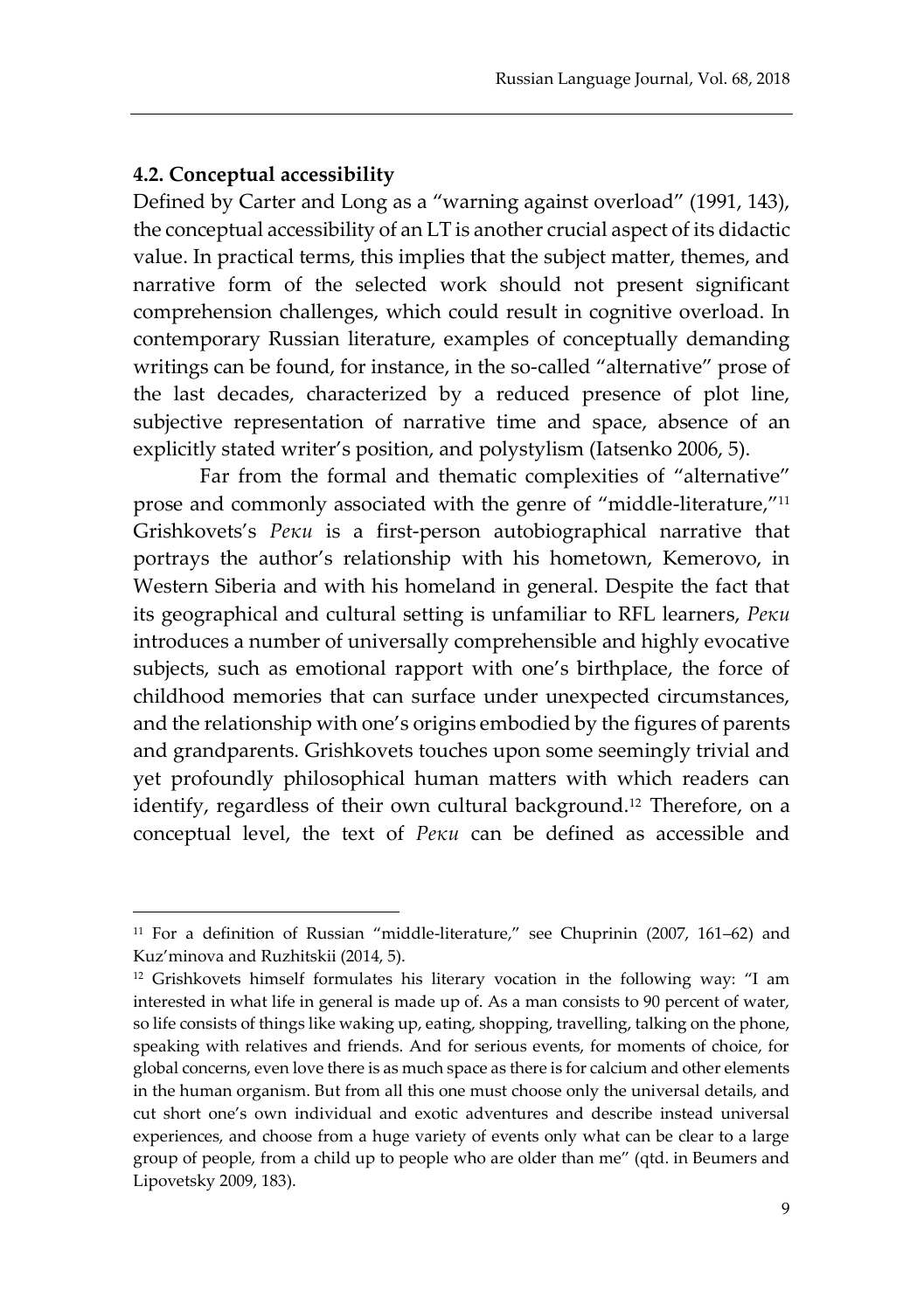engaging, offering the language instructor an array of occasions for emotionally stimulating classroom readings and discussions.

There is, however, a further matter to consider when assessing the conceptual accessibility of Grishkovets's novel. It is written in the form of SKAZ, or oral narrative, in which events are reported by a clearly perceptible narrative voice. Broadly present in Russian literature of the last two centuries,<sup>13</sup> in Grishkovets this narrative voice becomes explicitly autobiographical and can be associated with what D. A. Prigov defined in 1984 as the "new sincerity" in Russian literature, or its return to the "lyrical-confessional discourse" (qtd. in Nemchenko 2017, 760). In the framework of the present investigation, it is important to note that this quality of Grishkovets's autobiographical prose makes his writings descriptive rather than "factual" and plot-based, thus jeopardizing their accessibility to FL readers. In fact, as has been stressed in the literature (Swaffar et al. 1991, 190), readings chosen for FL classrooms should have a clear story line and present discernible plot points that readers can hold on to. While the descriptive nature of some of *Реки*'s sections can indeed hinder its accessibility to FL learners to a certain extent, one of the main reasons for introducing LTs in FL classrooms is to develop sensitivity to narrative styles and to "foster acquisition of those kinds of sense-making procedures particularly but not exclusively relevant for the interpretation of literary discourse" (Brumfit and Carter 1986, 21), both of which are processes that *Реки* encourages. With the right guidance and stimuli from the language instructor, B2 learner–readers of Russian might come close to understanding both the meanings of the chosen section and the writer's narrative style. For instance, prior to the reading session, the language instructor can promote learners' top-down processing by providing a brief explication of the narrative form of SKAZ and its main qualities. This will make learners aware of the narrative strategies implemented by the author and allow them to approach the text with certain expectations regarding its style and structure.<sup>14</sup> Another useful activity would consist of preparing (or, better, asking students to prepare) a brief presentation on Grishkovets and his literary works. In addition to increasing learners'

<sup>13</sup> For a detailed analysis of SKAZ, see Mushchenko et al. (1978).

<sup>&</sup>lt;sup>14</sup> For instance, the learners will be aided in noticing and understanding elements of Grishkovets's style, such as unfinished sentences, repetitions, and direct appellations to the reader.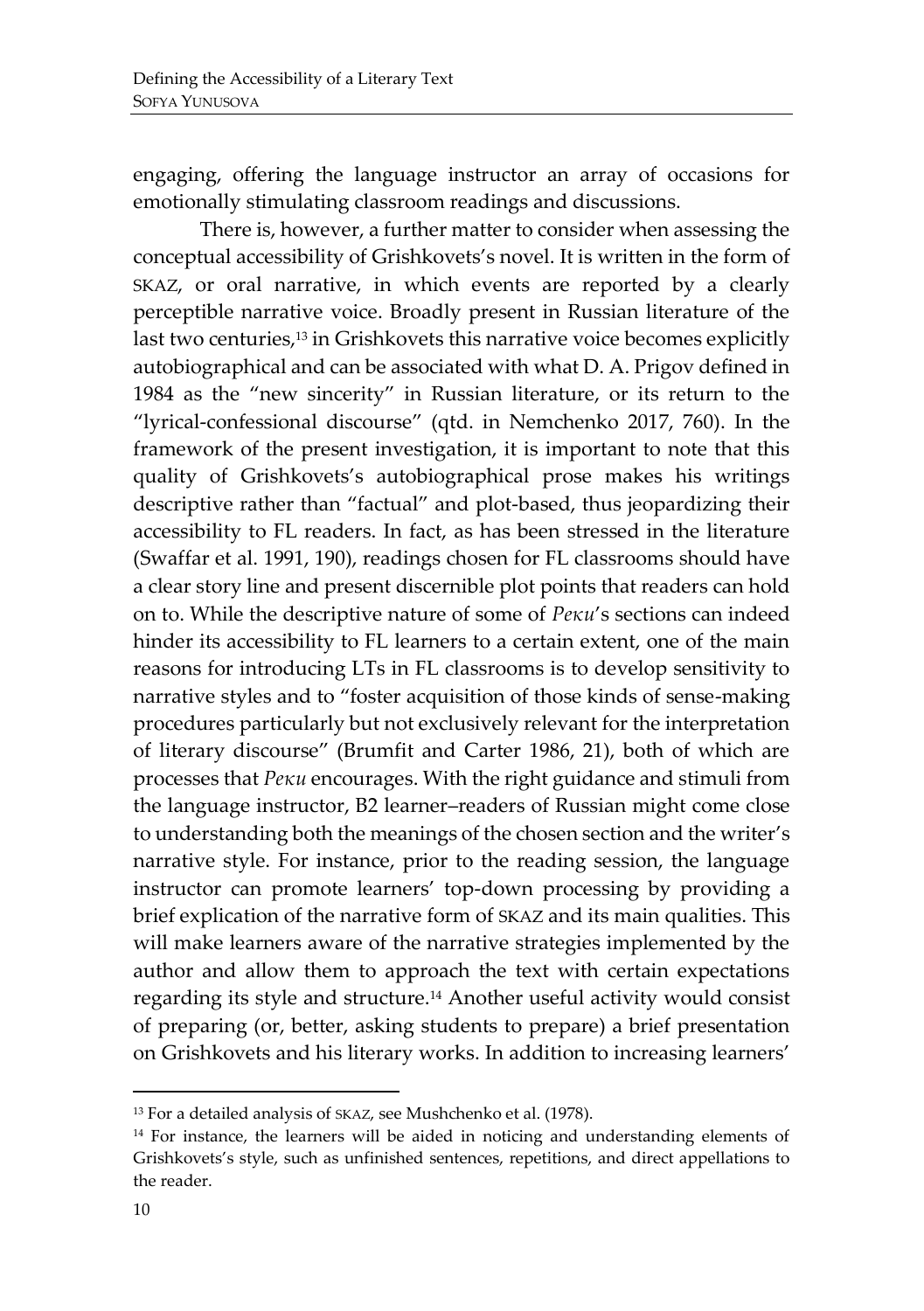motivation to approach the text, this task will provide them with basic background information about the narrator, therefore augmenting the text's conceptual accessibility. The language educator can also draw learners' attention to the central thematic nuclei of the narration, stimulate visualization through relative visual prompts and group discussions, and, above all, encourage learners to see themselves in Grishkovets's existential reflections.

## **4.3. Cultural accessibility**

The need for culture-specific background knowledge in order to penetrate the meaning of an LT has been extensively addressed in the literature (e.g., Vereshchagin and Kostomarov 1973; Vinogradov 1978; Vlakhov and Florin 1980; Kramsch 1985; Knutson 1993; Garbovskii 2004). In Kramsch's terms, as NONINTENDED readers of LTs written in their target language, foreign-language learners "have the difficult task of understanding intentions and beliefs that are not necessarily part of their representation of the world" (1985, 357). Together with the culture-specific intentions and beliefs cited by Kramsch, other gaps in learners' background knowledge are commonly associated with REALIA<sup>15</sup> and intertextual references. Finally, a more elusive, but nevertheless fundamental, group of culture-specific items, broadly present in LTs and, in particular, in contemporary Russian LTs, are MNEMAS (*мнемы*). Ruzhitskii defines MNEMAS as textual elements related to "a complex of associations of different types—visual, tactile, kinetic, gustative, etc., stored in the collective memory of members of a certain national culture"<sup>16</sup> (2014, 62). By integrating these elements into the text, the writer aims to provoke strong and immediate reactions in the reader's mind, enabled by their collective memory. Foreign-language readers who find themselves unable to catch and interpret these signals will inevitably be subject to a more impoverished perception of the LT as well as a lack of appreciation for it.

<sup>15</sup> Vlakhov and Florin (1980) define REALIA as culture-specific lexical items related to a certain ethnic group or nation; they can include, among others, denominations of food, clothes, dwellings, currency, and units of measurement, as well as names of social and political institutions, endemic animals and plants, and items related to art, religion, and human activities. REALIA have also been termed CULTUREMES (Katan 2009; Nord 1997), CULTURAL TERMS (Newmark 1991), and CULTURE-SPECIFIC CONCEPTS (Baker 1995).

<sup>16</sup> In Ruzhitskii's classification, REALIA are a subgroup of MNEMAS.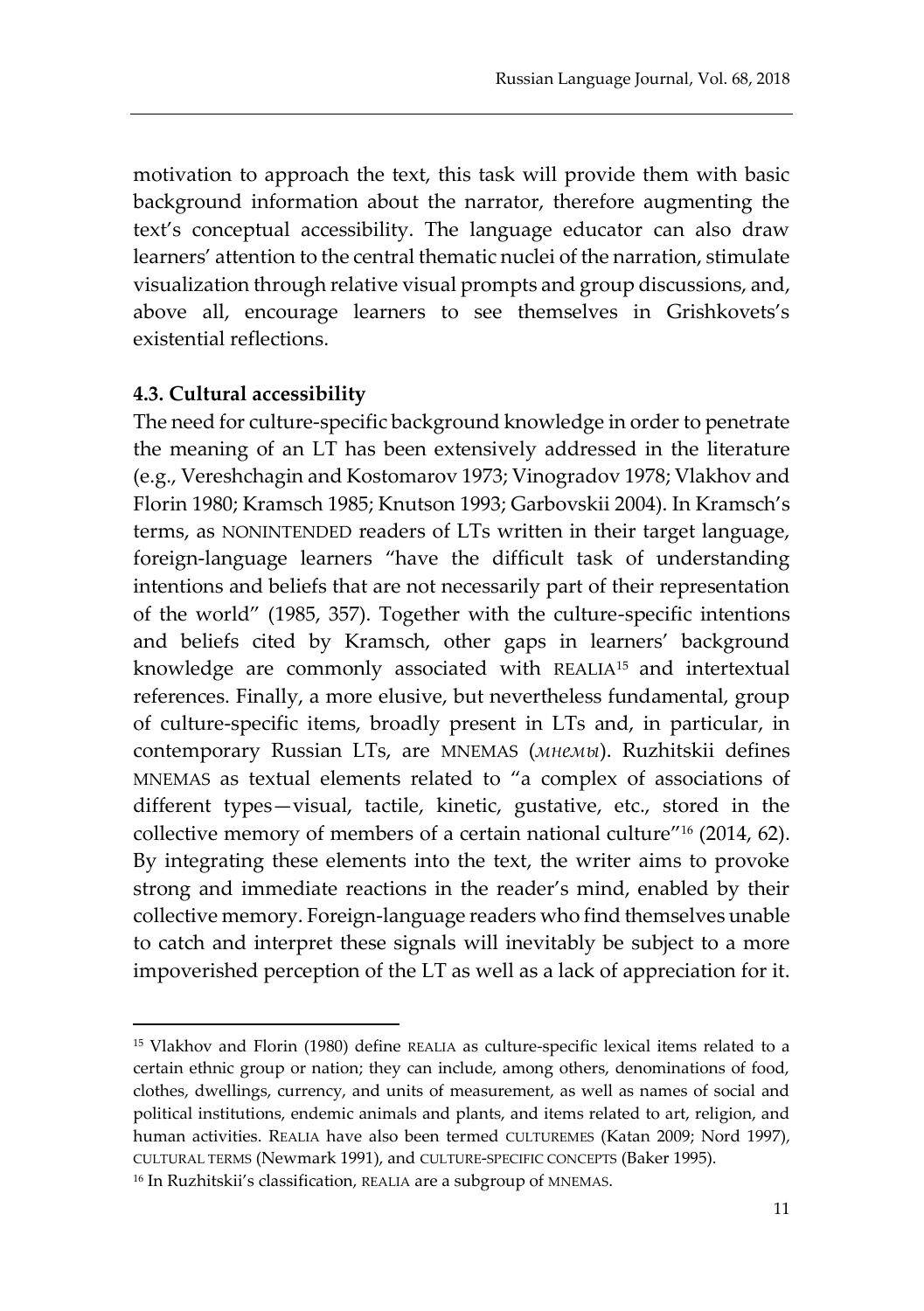Therefore, to maximize the benefit of literary reading in a given FL classroom and capitalize on its didactic potential from a cultural perspective, the instructor should identify ALL of the above-mentioned culture-specific elements in the selected LT and carefully assess how accessible they are to the learners.<sup>17</sup>

In the case of *Реки*, the language educator's attention should first focus on the REALIA in the text, which are mostly represented by geographic and ethnographic terms, including, among others, *девятиэтажка*; *пучка*, *саранка*, *пескарь*, *шапка-ушанка*, *бидон.* Some of these examples are regional in nature, while others are employed nationwide. Other instances of REALIA include the names of famous Russian works of art and books, such as *Три богатыря*, *Утро в сосновом бору*, *Угрюм-река*, *Последний из Удэге*, and *Кавсказский пленник*, as well as references to several historical personalities, such as Yermak and Alexander Nevskii.

MNEMAS are represented in the text by words, word strings, and entire passages aimed at creating contact between the author and the reader by appealing to shared cultural memories. For instance, such items as *деревня*, *сибиряк*, *хулиган третьего "Б" класса*, *черные пахучие семечки*, and *типовая пятиэтажка* are highly evocative for a native Russian reader, whose perception of the text will be deepened and enriched by the recollections of direct experience with the described objects and situations. The two following passages, the first one describing Indian summer in Siberia and the second one a trip to the countryside, are also likely to appeal to native Russian readers, who share similar experiences.

> Наступает холодная ясная ночь с картой звездного неба над городом. А утро приходит с синевой и длинными студеными тенями от домов, за границей которых ослепительное солнце моментально высушивает асфальт и греет лица прохожих. Но тени в такие дни долго лежат во дворах городских

<sup>&</sup>lt;sup>17</sup> In this respect, language instructors must rely on their awareness of the learners' culturespecific knowledge, as the current national standards for Russian as a foreign language, devised for all levels of RFL competence, do not include the cultural (*страноведческий*) component (Strel'chuk 2013).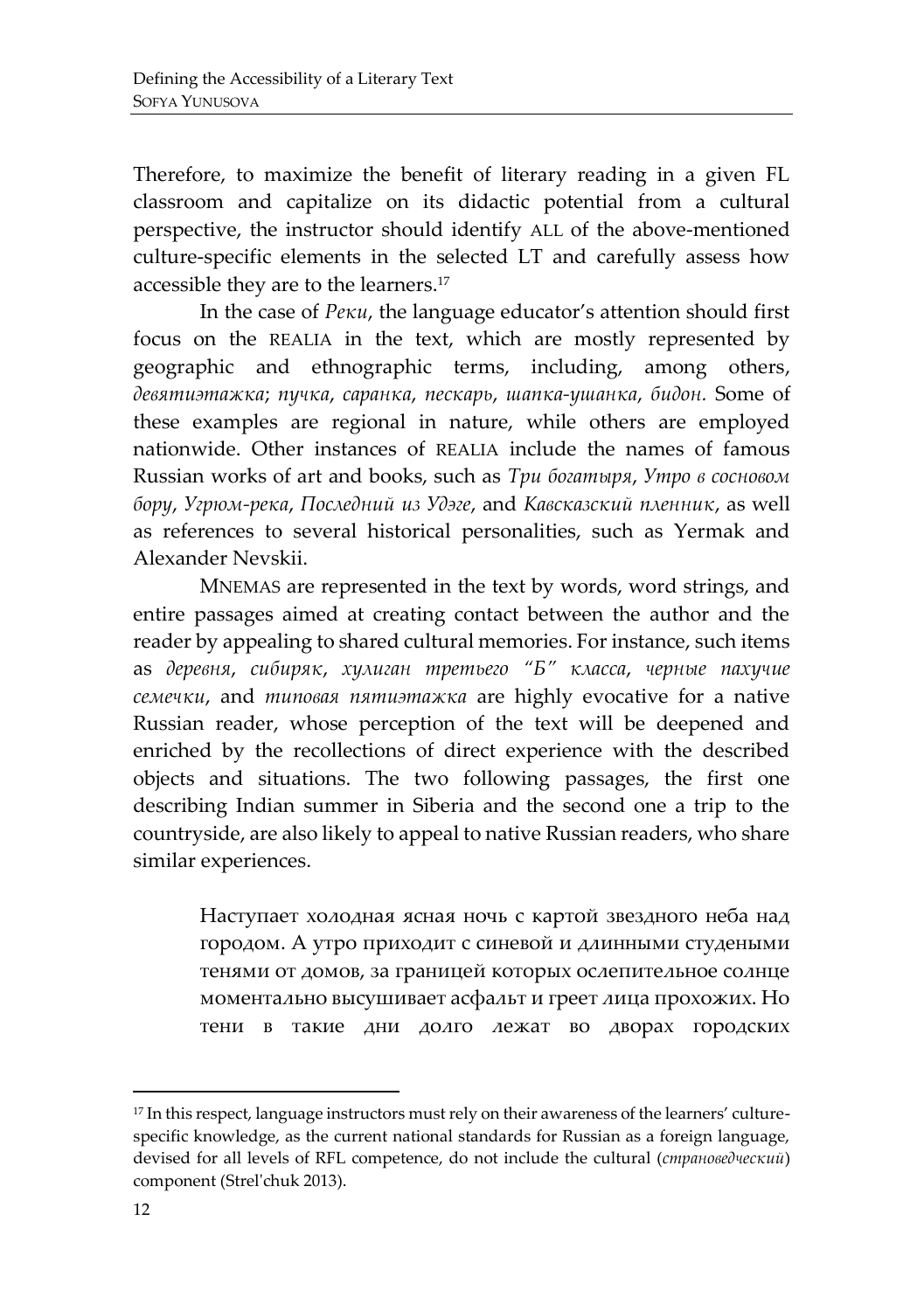многоэтажек, и во дворах холодно, и пар идет изо рта. (Grishkovets 2005, 174)

Как раз был такой ясный день моей последней осени, прожитой в Сибири, когда я видел медведя. Мы поехали хорошей компактной компанией на шашлыки. Очень хотелось последний раз перед зимой посидеть у костра, побродить у реки, покидать в нее камешки. (175)

Russian readers will likely identify with these passages and, drawing on their own memories, clearly imagine the cold, shaded courts tucked between the rows of Soviet and post-Soviet tower blocks and the last autumn picnic with *шашлыки*. These details not only enable the reader to visualize the described scenes but also evoke a host of sensory memories of similar episodes. In reference to Grishkovets's writings, Nemchenko explains this process as PARRHESIA, by which the reader "goes through the procedure of recognizing the utterances as truth. The audience recognizes the morning routine from childhood, the trip to school, the way we hold a toothbrush in a train washroom" (2017, 762). For a native reader, this process of self-identification with such passages leads to the "joy of recognition" and "complete trust in the author" (ibid.), but for an RFL reader, narrative practices like these significantly decrease the text's accessibility. In fact, the lack of the relative cultural schemata will prevent foreign learners from activating the top-down processing necessary for understanding these parts of the text;<sup>18</sup> they will thus perceive them only incompletely and have a poorer appreciation for them, as described previously. However, if approached judiciously, MNEMAS can create valuable didactic opportunities and significantly increase learners' knowledge and "feel" of the target culture.

<sup>&</sup>lt;sup>18</sup> Basing his argument on a series of empirical studies, Nassaji observes that "L2 readers in general possess to a much lesser degree that kind of socioculturally appropriate background knowledge shared between L1 writers and readers. This then would push them to rely more on the textual linguistic data and their L2 linguistic competence to extract meaning from text than L1 readers do" (2007, 98).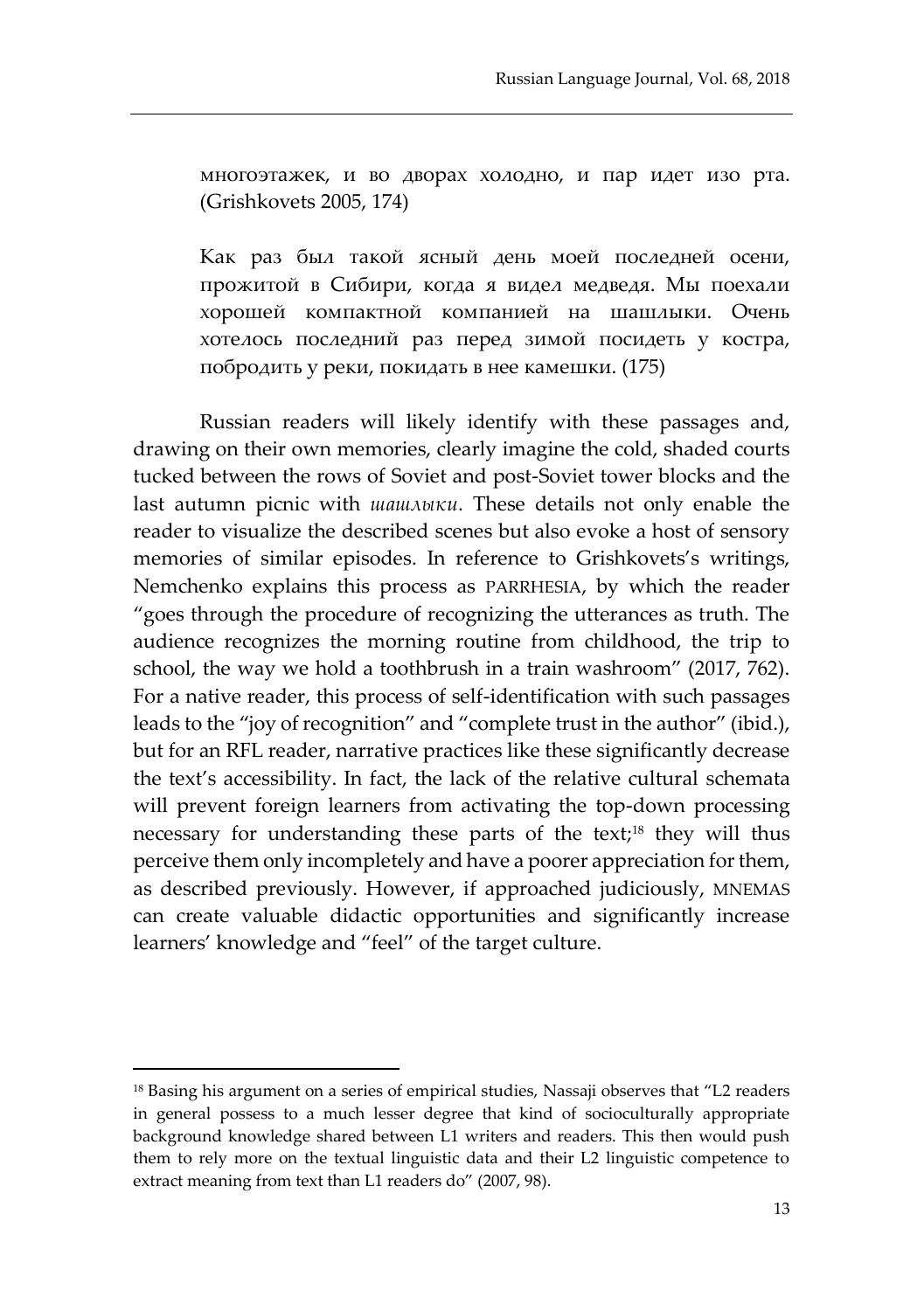Solutions for treating MNEMAS in RFL learning contexts are currently unaddressed in the literature,<sup>19</sup> which makes it difficult to discuss the question extensively. In the framework of the present study, it is important to first make students aware of these culture-specific elements by directing their attention to the relative sentences or passages.20 Second, the language instructor can ask students to design associative fields for the discovered MNEMAS or reflect on the elements of collective memory evoked by the author in a given episode. Another activity might include having students think of other forms of expression, such as films or images, that depict the analyzed MNEMAS*.* <sup>21</sup> Naturally enough, considering the high level of cultural specificity of such textual elements, the role of the language instructor in modeling these activities and his or her personal expertise in the target culture will be central.

The aim of an analysis of culture-specific elements such as the one conducted in the previous paragraphs is both to assess an LT's accessibility to a given category of learners and to reveal the text's potential to broaden learners' intellectual horizons and knowledge of the target culture. In the case of *Реки*, another cultural trait of the text to consider is its regional component. In fact, it is clear that, together with the narrator, the second "protagonist" of the novel is Siberia itself. Nearly all episodes of the novel develop against the backdrop of this geographical space, and even those set elsewhere are intended to depict Siberia indirectly by comparing it to other regions outside and inside Russia. While reading the novel, RFL learners can increase their grasp on the target culture and, more specifically, on one regional variant of that culture. Depending on the extract chosen for classroom reading, learners can discover a particular aspect of Siberia: geography, climate, cities, the character and mentality of its inhabitants, citizens' occupations, and so on. From a visit to a Siberian coal mine to the descriptions of Lake Baikal, the taiga, and an accidental encounter with a Siberian bear, the novel's scenes are highly varied and culturally instructive.

<sup>19</sup> Ruzhitskii argues that "mnema can become a didactic unit of a particular type" [*может явиться единицей обучения особого типа*] (2014, 66) but does not suggest any specific teaching techniques.

<sup>20</sup> Similar activities can also be employed with REALIA.

<sup>21</sup> See, for example, the famous episode of the last autumn picnic with *шашлыки* in "*Москва слезам не верит*."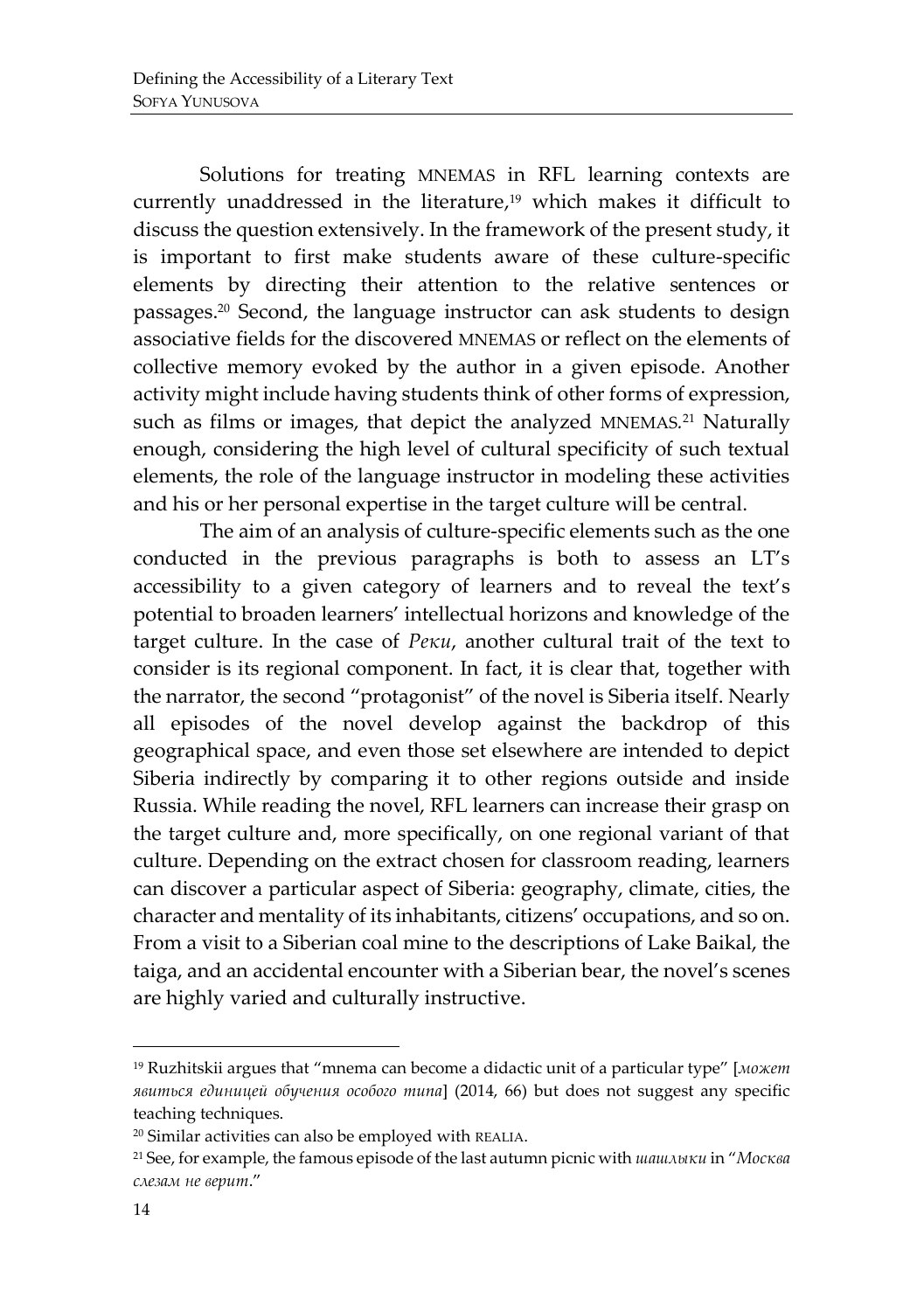The analysis presented up to this point has suggested four levels on which to assess the accessibility of an LT: global narrative, structural, conceptual, and cultural. An examination of the procedures used to analyze a literary work by E. Grishkovets shows that this LT can be viewed as generally accessible for B2 learner–readers of Russian, although some of its qualities, such as its descriptive narrative style and the frequent use of MNEMAS, may hinder its accessibility. The remainder of this paper addresses the problem of linguistic accessibility of an LT and proposes a theoretical model for its assessment. As an example, the model will be applied to the opening section of *Ρeκu*, which contains 575 words.<sup>22</sup>

#### **4.4. Linguistic accessibility**

The principle of linguistic accessibility is viewed as a fundamental criterion for the selection of LTs (e.g., Brumfit 1986; Littlewood 1986; Carter and Long 1991; Filimonova 2004; Korotyshev 2014). In Littlewood's terms, "It's fruitless to expect pupils to appreciate literary works for which they are not linguistically ready" (1986, 180). Therefore, it is important to measure the structural complexity of a text from an FL teaching perspective. The present paper refers to two national guidelines: *Государственный стандарт по русскому языку как иностранному* (further *ГС*) and *Лексический минимум по русскому языку как иностранному* (further *ЛМ*).<sup>23</sup> Related to the levels of the Test of Russian as a foreign language (ТРКИ), these documents currently constitute the main reference sources for editors of RFL teaching materials (Brygina and Zorina 2010; Andriushina et al. 2013; Afanas'eva et al. 2016). An LT's linguistic accessibility to a given category of learners can be assessed by relating its lexis and morphosyntactical structures to the requirements presented in the *ГС* and *ЛМ* of the relative RFL level. In terms of lexis, the

<sup>22</sup> The choice of this particular section is based on Cook's (1986) methodological recommendations described in the preceding paragraphs. The full text of the analyzed section can be found in the Appendix.

<sup>&</sup>lt;sup>23</sup> These references are preferred to indices of readability for two reasons: they are addressed specifically to RFL learners, and the text's linguistic accessibility to a given group of RFL learners is deduced using a multilevel system of parameters (accessibility on lexical, morphological, and syntactical levels) rather than through statistical readability formulas based on quantitative variables such as word and sentence length.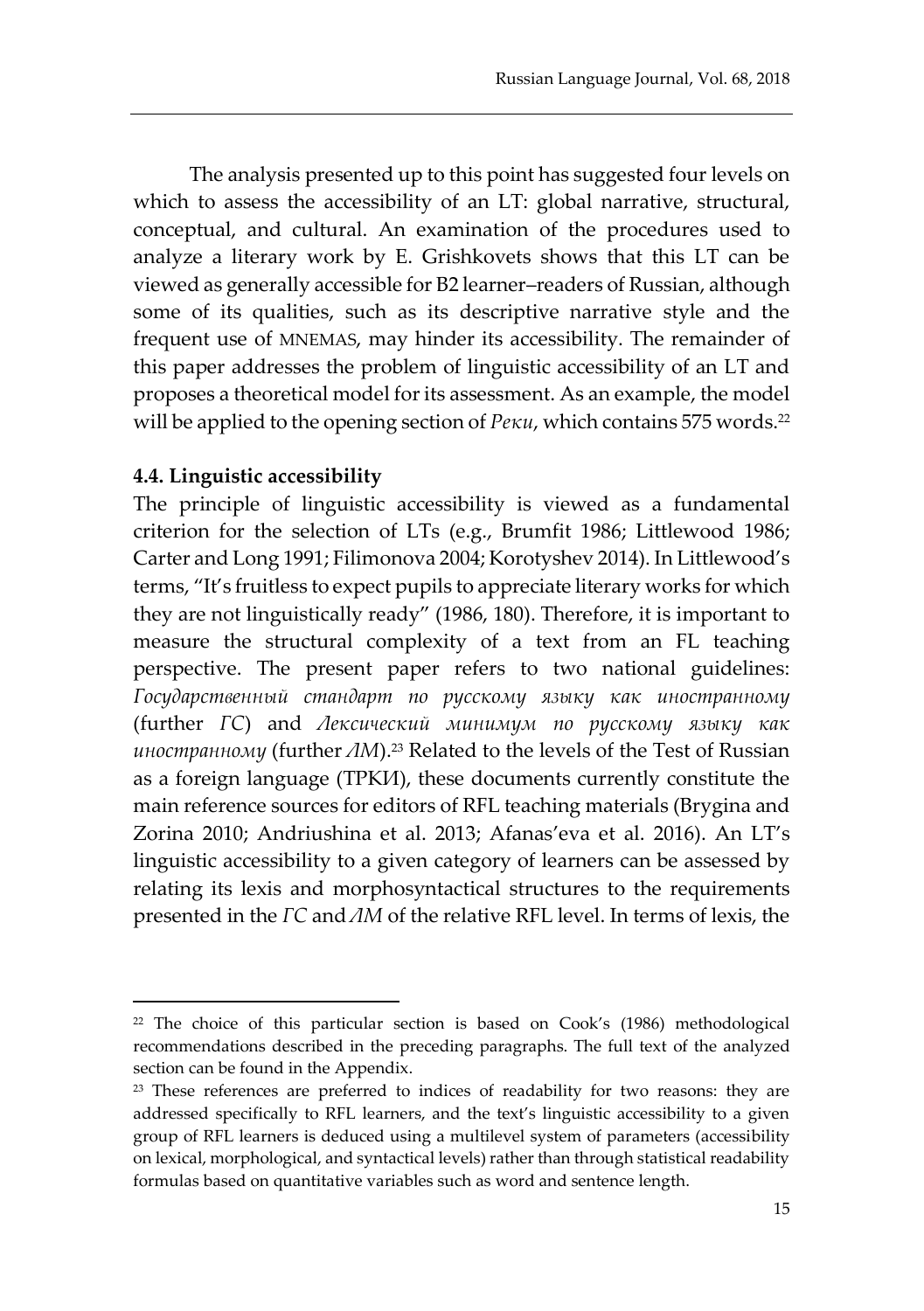frequency dictionary based on the Russian national corpus (Liashevskaia and Sharov 2009)24 also serves as another reference source.

## **A. Lexical analysis**

According to the word lists contained in *ЛМ II* (Andriushina 2015), 527 words<sup>25</sup> of the 575 composing the opening section of *Реки* fall within the RFL B2 competence level. The level of lexical readability of the text for the given category of students therefore corresponds to approximately 91.5 percent.<sup>26</sup> In analyzing this section from a lexical point of view, it is also important to note that it does not contain any archaic or stylistically marked vocabulary. The only neologism present in the text is *спасительно-нежный* and the only historical term is *сталинский*. A reference to the frequency dictionary based on the Russian national corpus (Liashevskaia and Sharov 2009) shows that 404 words of the text are among the first one thousand of the most frequently used lemmas in the Russian language, followed by 41 other words for which the frequency indices are between one thousand and two thousand. Combining the collected data, it is evident that the opening section of *Реки* can be considered accessible to RFL B2 learners in terms of lexis. As regards the potential didactic benefits, by reading the selected excerpt, B2 learners of Russian will be able to use their knowledge of basic vocabulary and also encounter new lexis relevant for their stage of linguistic development.

Carter (1998) distinguishes between core and non-core vocabulary items. Core items are neutral words that function as universal substitutes

 $24$  The accessibility of the text is therefore measured here through a close analysis of its structures; such factors as the learners' L1 literacy, background knowledge, interest in the subject matter, and reading skills are not considered.

<sup>25</sup> The following words are not part of the lexical minimum established for the B2 level of RFL competence: *непостижимо*, *удушливо*, *понятийный*, *механизм*, *собственно*, *стрекотать*, *кузнечик*, *звенеть*, *горизонт*, *знойный* (repeated twice), *руина*, *значимость*, *осведомленнотсть*, *увлекать*, *грот*, *гробница*, *спасительно-нежный*, *запыхавшийся*, *разгоряченный*, *забегать* (repeated twice), *подъезд*, *сталинский*, *постройка*, *выскочив*, *раскаленный*, *врываться*, *типовой*, *доставлять*, *непостижимый*, *наполнен*, *понастоящему*, *след*, and *подобный*. The following word strings are also considered unfamiliar to B2 students, since they are not present in *ЛМ II*: *с небольшим*, *к тому же*, *на самом деле*, *при этом*, and *до сих пор*.

<sup>26</sup> For Avlova, a text is "readable" if 70 to 80 percent of its language is comprehensible to learners during the first slow reading (2005, 114). The same threshold (from 70 to 80 percent) is set by Matron (2002, 61).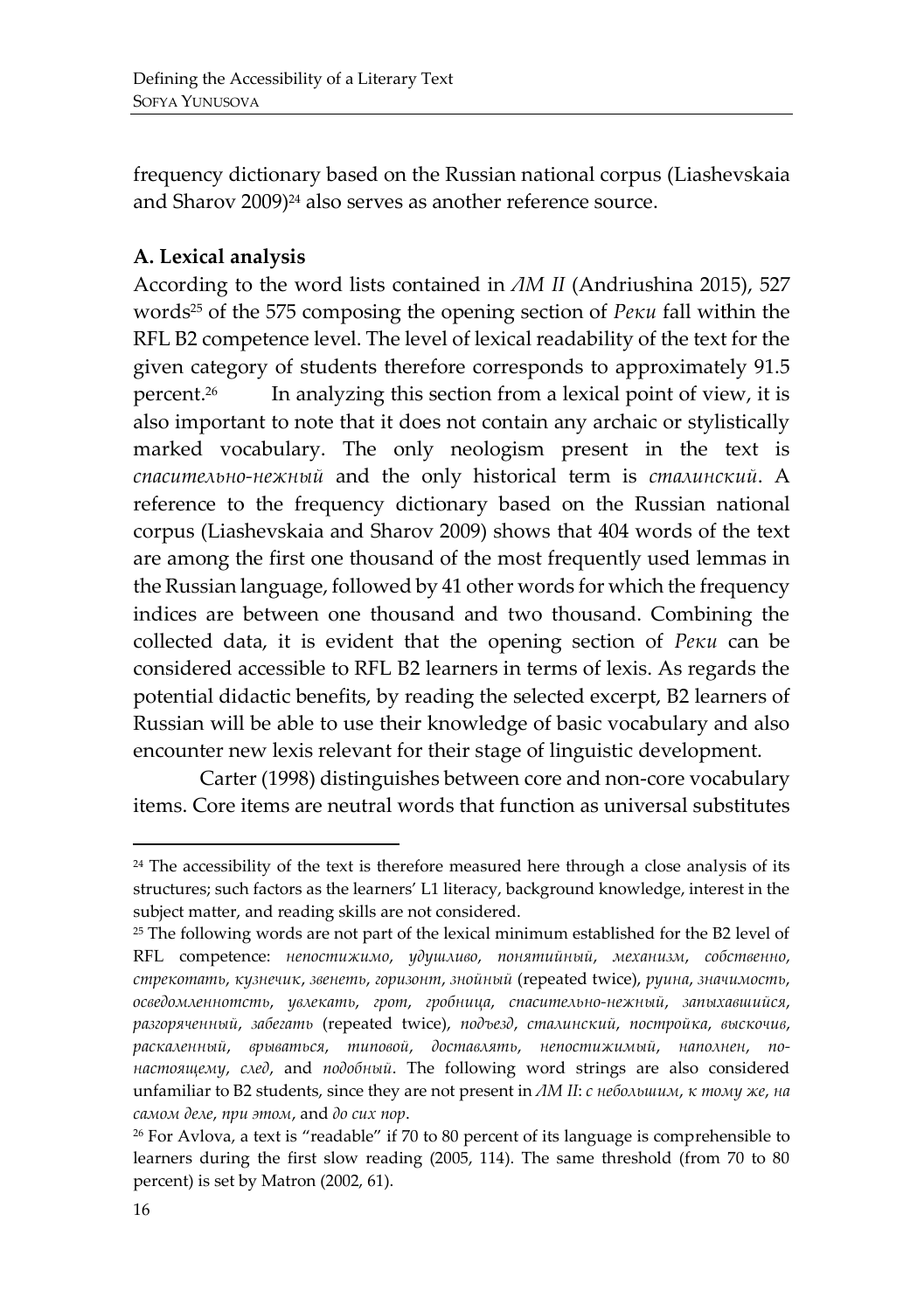for their non-core equivalents, which carry nuances and extra meanings (e.g., the core adjective COLD compared to its non-core synonym FREEZING). Smith observes that "attempting fiction, where the aesthetic quality of the writing is a central component, provides an excellent setting for non-core vocabulary study. It encourages both raising cognitive awareness of non-core vocabulary and provides reasons for using it. Where the emotional impact (rather than simple semantic message) becomes important, so does the nuance in word choice" (2013, 14). The first section of *Реки* contains several cases of core vocabulary items and their non-core equivalents: *жаркий* – *знойный*, *раскаленный*; *маленький* – *тесный*; *входить* – *врываться*. Teachers using this excerpt in the classroom should consider stressing the non-core, or "expressive," vocabulary in the text, allowing B2 learners who are moving toward higher levels of RFL proficiency to increase their language awareness by becoming sensitive to the emotive-expressive undertones of the words.

Another methodological recommendation consists of grouping unfamiliar vocabulary thematically. As argued by Kalyuga and Kalyuga, "The presentation of vocabulary in chunks united by the same metaphorical themes can create a mental link and enhance learning by reducing a potential cognitive overload and the associated learning burden" (2008, 255). For instance, when learners are examining the first section of *Реки*, the language teacher might bring their attention to the semantic field HEAT represented in the text by several words, such as *жара*, *жаркий*, *знойный*, *раскаленный*, *разгоряченный.* Similarly, the verbs of motion (*входить*, *заходить*, *приезжать*, *уезжать*, *проезжать*, *бежать*, *забегать*, *врываться*) can be united under one thematic umbrella and presented to learners in groups, such as groups of synonyms or antonyms. It is important to mention that when introducing these and other vocabulary items in an RFL B2 classroom, language instructors should encourage students to draw on their prior knowledge and "available knowledge structures" (251). For instance, learners can search for familiar roots in words such as *прохладный*, *разгоряченный*, *рассматривать*, and *любознательный* or prefixal morphemes in *заходить*, *забегать*, *проезжать*, and *врываться*. 27

<sup>27</sup> Additional illustrations of this methodological procedure can be found in Ingram (1984).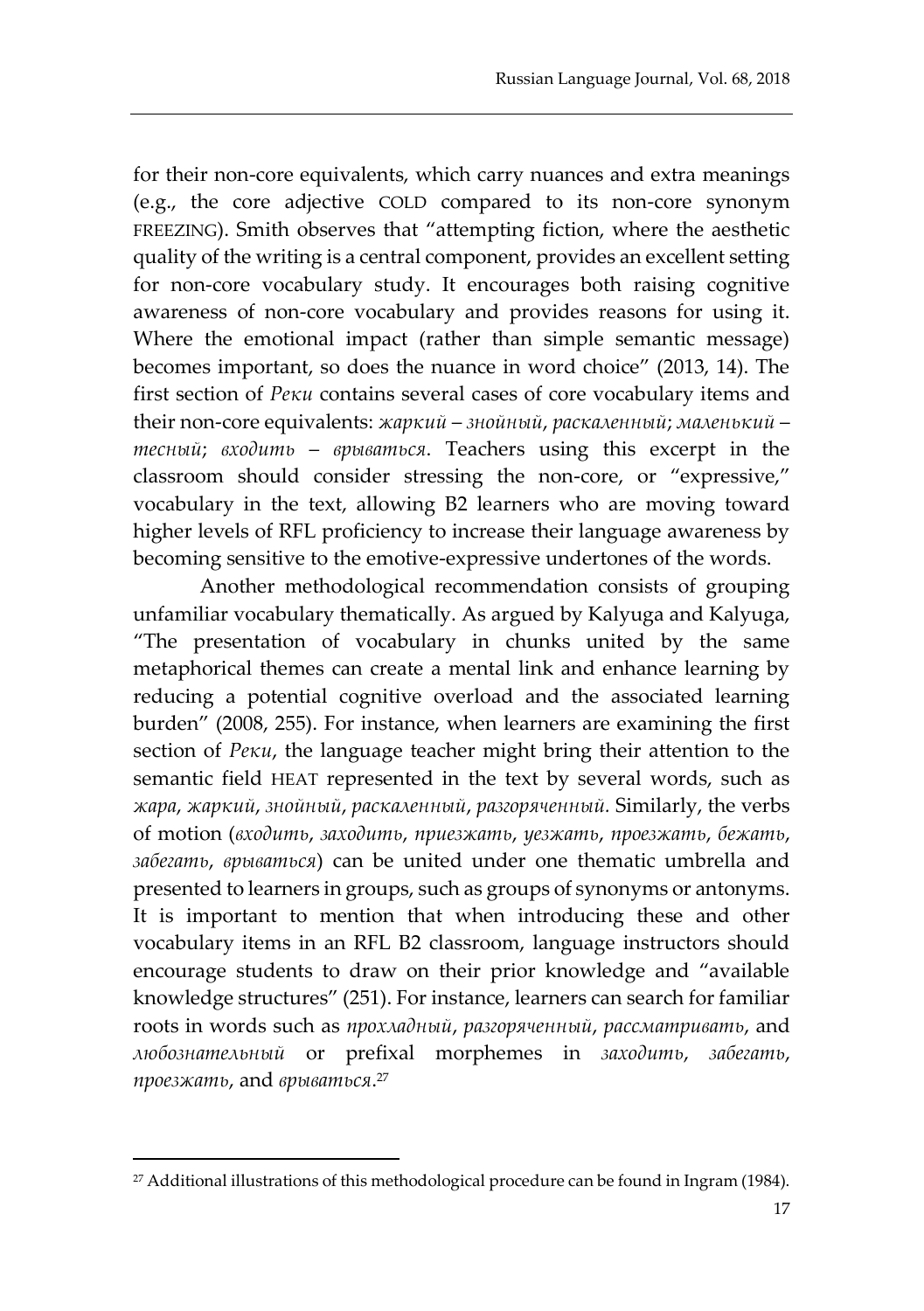In analyzing Grishkovets's prose on a lexical level, it is impossible to ignore his predilection for lexical repetitions, which in the first section of his novel amount to thirty-five items and include words and word strings. These repetitions have various functions: they establish logical sequences by linking propositions and paragraphs, they specify and amplify the meaning of the repeated item, and they guide readers' attention to central semantic nuclei (Mogil'nitskaia 2016a). From an RFL perspective, repetitions can be viewed as comprehension facilitators, augmenting textual redundancy and logical connections. Combined with PARCELLING (*парцелляция*), which will be discussed in the following section, lexical reiterations lighten and shorten the periods of text and bring the text closer to the patterns of oral colloquial speech.

Overall, the lexical analysis of *Реки* has revealed that more than 70 percent of the lexical items contained in the first section of the novel are among the most frequently used lemmas of contemporary Russian language. The analysis has also shown that a high percentage of words (91.5 percent) should be familiar to RFL B2 learners, which makes this section accessible for them. Additionally, the frequent lexical repetitions in the excerpt and throughout the whole novel might further improve its readability and help learner–readers access its meanings more easily.<sup>28</sup> Finally, together with core lexical items, the selected text includes several non-core words, which can be useful for increasing learners' sense of the target language and expanding their vocabulary, thus assisting in overcoming what is, in Comer's terms, the "greatest limitation that intermediate-level readers face" (2016, 25).

## **B. Morphosyntactical analysis**

To evaluate the excerpt's accessibility on the grammatical level, its structures have been measured against the system of criteria offered by *ГС II* (Ivanova et al. 1999, 14–17). In some cases (e.g., case government), *ЛМ II* (Andriushina 2015) has been used. The analysis shows that the principal grammatical components of the text meet the standards for RFL B2 competence:

1. All functions of cases and relative word forms

 $28$  To further increase the text's accessibility, it is useful to help learners understand WHY the text contains so many repetitions by directing their attention to the main qualities of SKAZ, as described above.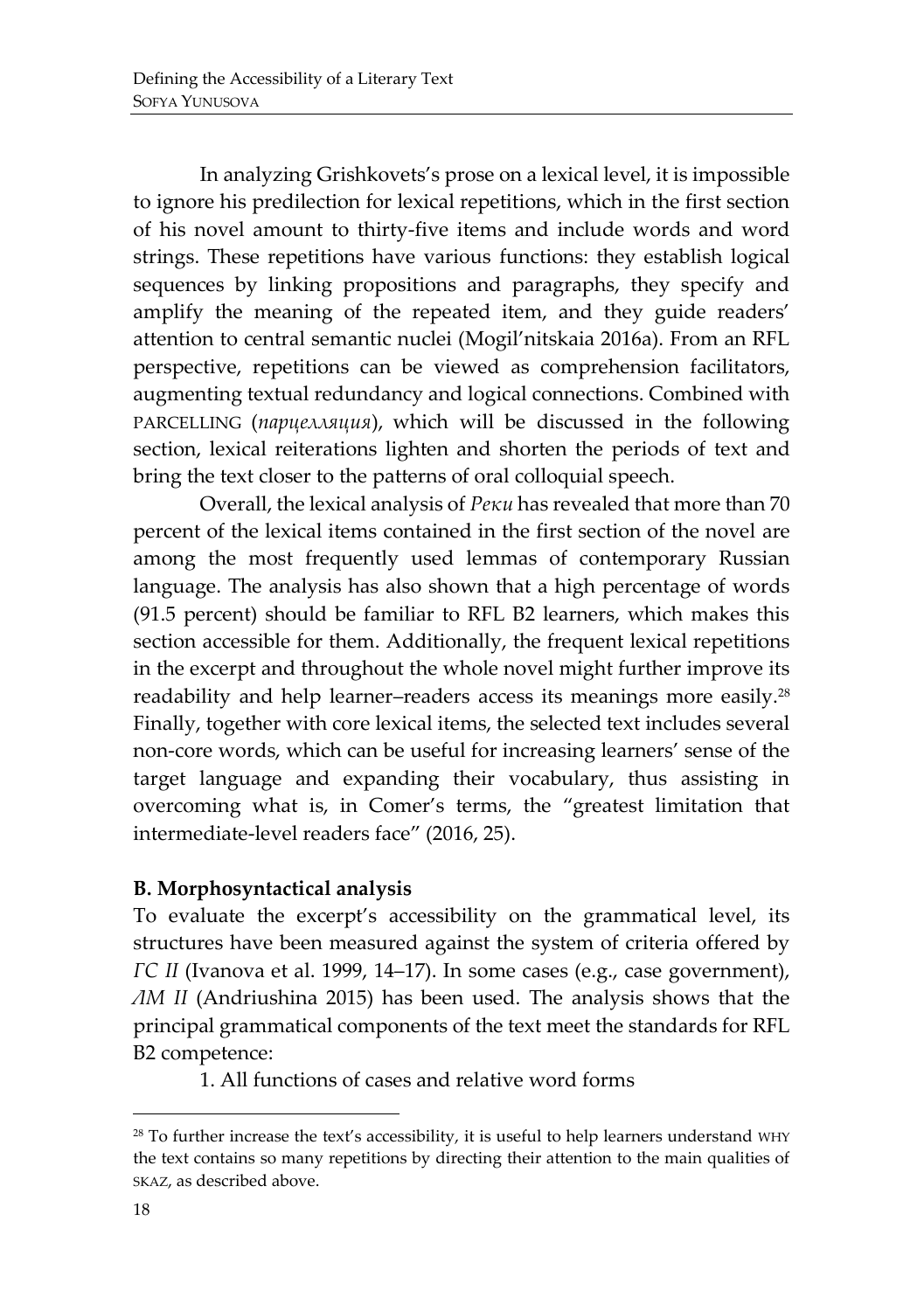- 2. All classes of pronouns
- 3. All forms and degrees of adjectives
- 4. All forms of verbs

5. Six out of ten forms of participles<sup>29</sup> and the only form of gerund contained in the text.

Therefore, in terms of word forms contained in the text, the first section of *Реки* can be defined as accessible to B2 students. In designing an RFL lesson based on this text, language instructors might direct learners' attention to unfamiliar morphological forms, thus reinforcing Russian morphology while offering opportunities to discover and practice new language uses. This methodological approach is in line with recommendations by Paesani, who defines literature as "comprehensible, meaning-bearing input" wherein students can observe grammar structures and make hypotheses about their meanings (2005, 15).

 On the syntactic level, the excerpt is composed of forty-eight sentences, eight of which are incomplete, sixteen simple, three compound, eighteen complex, and three compound-complex. All coordinating conjunctions of the compound sentences are part of the grammatical minimum at the B2 level (Ivanova et al. 1999, 17), as are the subordinating conjunctions introducing subordinating clauses (Andriushina 2015). The high percentage of complex and compound-complex sentences of significant length and, in a number of cases, containing multiple dependent clauses and participle and gerund phrases might decrease the excerpt's syntactic readability for B2 learners. However, comprehension might be facilitated by the presence of simple sentences and such syntactic phenomena as parcelling.

 Vannikov defines parcelling as a "mode of representing a syntactic structure of speech within which it gets embodied not in a single but in several intonational-semantic speech units, i.e., phrases" (1960, 44). The first section of *Реки* contains different instances and functions of parcelling. First, parcelling specifies and develops the meaning of the following phrase: "А я уехал из Сибири. Уехал далеко и, наверное, без сожаления"; "В нем была история. История, не состоящая из фактов и следов, оставленных этими фактами." Second, parcelling modifies

 $\overline{a}$ 

<sup>&</sup>lt;sup>29</sup> According to *ΓC II* (Ivanova et al. 1999, 17), active participles are not part of the RFL B2 competence.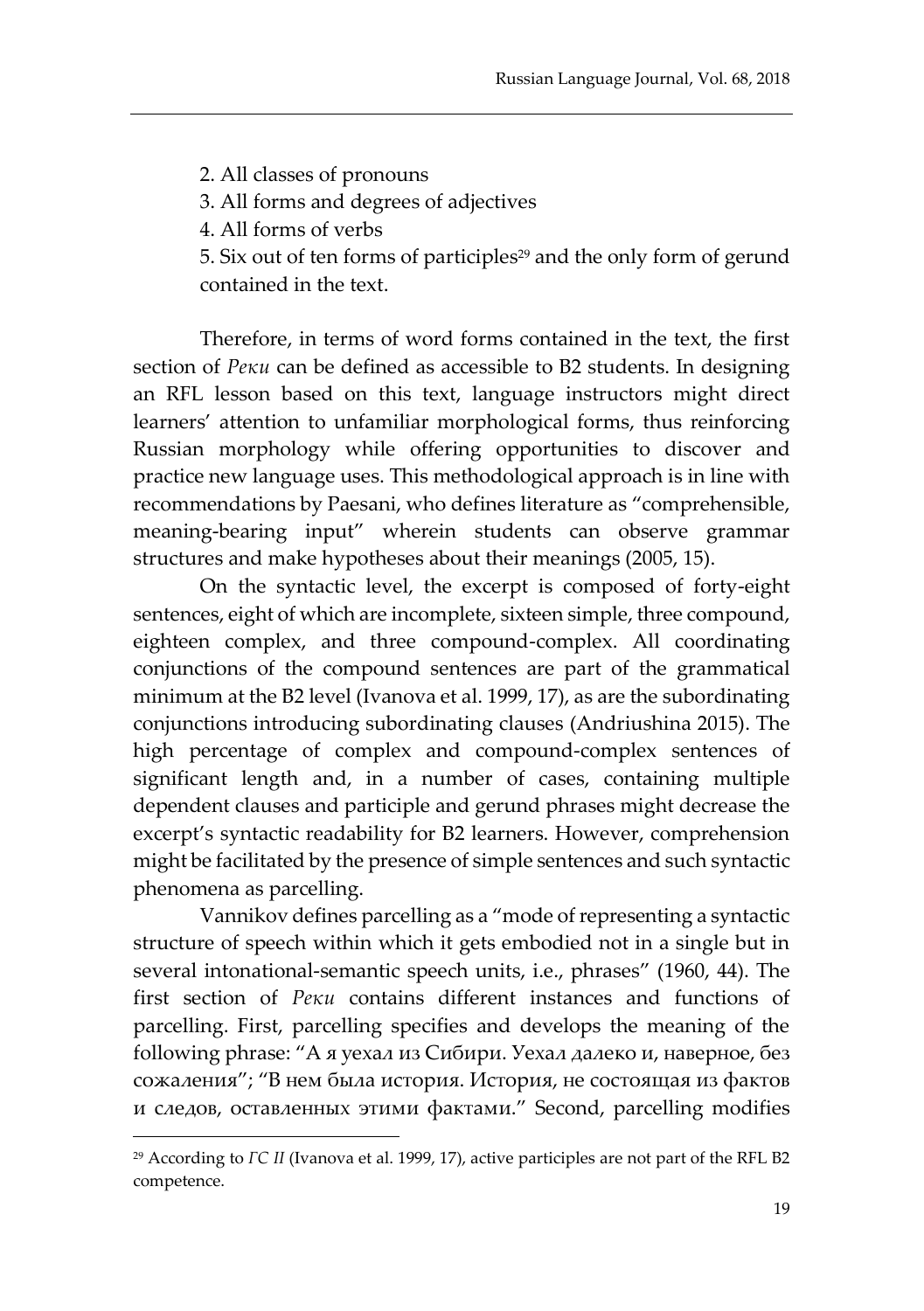the theme-topic relationship by dislocating the informational center of the phrase, for example, "Уехал и теперь уже не пойму. Никогда." Finally, parcelling contributes to the creation of a dynamic colloquial style by increasing the expressivity of the phrase and simplifying its syntax (Mogil'nitskaia 2016b, 140–42). In fact, the text presents several cases of parcellated complex sentences, in which the dependent clause is separated by a period: "Я только однажды видел медведя в зоопарке. […] Хотя я родился и первые свои тридцать с небольшим лет прожил в Сибири"; "Почему вспоминается кинотеатр? Типовой кинотеатр, которых так много." From an RFL perspective, the syntactic simplification produced by parcelling can be viewed as an aid to reading comprehension that can increase the text's accessibility to foreignlanguage learners.

 Overall, the syntactic analysis reveals that 50 percent of the sentences composing the first section of *Реки* are simple or incomplete sentences. The text is also rich in parcelling, which decreases the level of syntactic complexity. However, since the excerpt contains a high number of compound, complex, and compound-complex sentences with multiple dependent clauses and participle and gerund phrases, its syntax might cause comprehension difficulties for RFL B2 learners. As a solution, language teachers can highlight and discuss the most structurally complex sentences and illustrate strategies for decoding and analyzing them. As argued by Barnett, "Work on intensive reading of short passages and an emphasis on decoding of intricate or perplexing syntax can teach students how to handle similar situations without help" (1989, 112). Furthermore, since such syntactic devices as parcelling are increasingly used not only in contemporary Russian literature and everyday speech but also in the press,<sup>30</sup> advertisements, and other oral and written genres, it is advisable to direct the learners' attention to their use and functions.

## **C. Stylistic analysis**

As mentioned previously, Grishkovets attempts to "get as close as possible to lively colloquial speech" (Mogil'nitskaia 2016b, 139) in his prose. On a lexical level, the indicators of colloquiality are identified as the use of (1) frequently employed words, (2) abundant lexical repetitions,

 $\overline{\phantom{a}}$ 

<sup>30</sup> See, for example, Bogoiavlenskaia (2013, 2017) and Tsumarev (2003).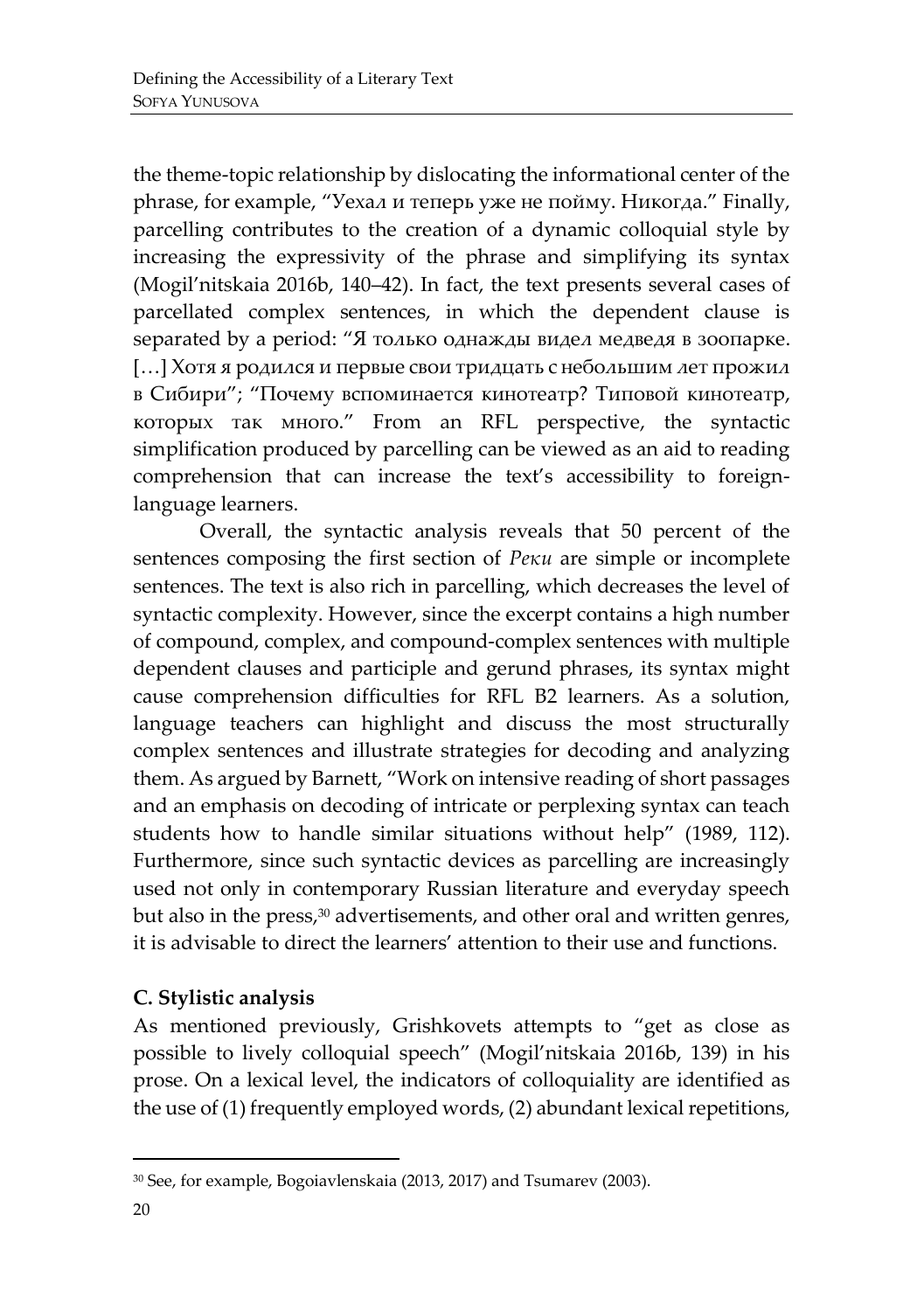(3) colloquialisms (e.g., *далеко-далеко*, *редко-редко*), and (4) conversational particles (e.g., *ну*, *же*, *вообще*, -*то*). On the syntactic level, colloquiality is expressed through the use of (1) parcelling, (2) direct appellations to the reader, (3) compound sentences with a sequence of coordinating conjunctions, (4) unfinished sentences, (5) double punctuation, and (6) intonational pauses signaled by ellipses and aimed at creating the effect of spontaneous and unconstrained speech. The following examples from the excerpt illustrate these features:

Не пойму, потому что не знаю какого-то понятийного механизма, а самое главное—не знаю, что, собственно, мне нужно понять. Что?!"; "Отчего, когда я где-то далеко-далеко от города, где я родился и вырос, и даже далеко от Родины, захожу в какую-нибудь, я не знаю. . . Представляете, жара, самый конец июля"; "У вас уже белеет в глазах, но вдруг гид увлекает вас и всех остальных дальше, и вы входите в какой-то грот или гробницу, и на вас падает темная прохлада, кажущаяся даже какой-то влажной, но влажной не в плохом, а в спасительно-нежном смысле."

As demonstrated, the colloquiality of Grishkovets's style is expressed in his prose through a wide range of devices, which language instructors can use to develop learners' awareness of registers and stylistic varieties of modern Russian. For instance, teachers can guide students' attention to the most evident expressions of colloquiality contained in a given excerpt and discuss activities for their use. Another activity could consist of asking students to read the text aloud, as if they were delivering a theatrical monologue. This would push the learners to notice and try to reproduce the intonational patterns of the text and allow them to better sense the oral nature of SKAZ. <sup>31</sup> Overall, by reading the text of *Реки*, RFL learners will encounter numerous contextualized illustrations of modern colloquial Russian language, which is particularly valuable if the instruction occurs outside the community of native speakers.

 At the end of this textual analysis, it is important to note that the present investigation has addressed only those narrative, structural,

 $\overline{a}$ 

<sup>&</sup>lt;sup>31</sup> This activity could also be accompanied by listening to the audio version of the book, which was recorded by the author himself.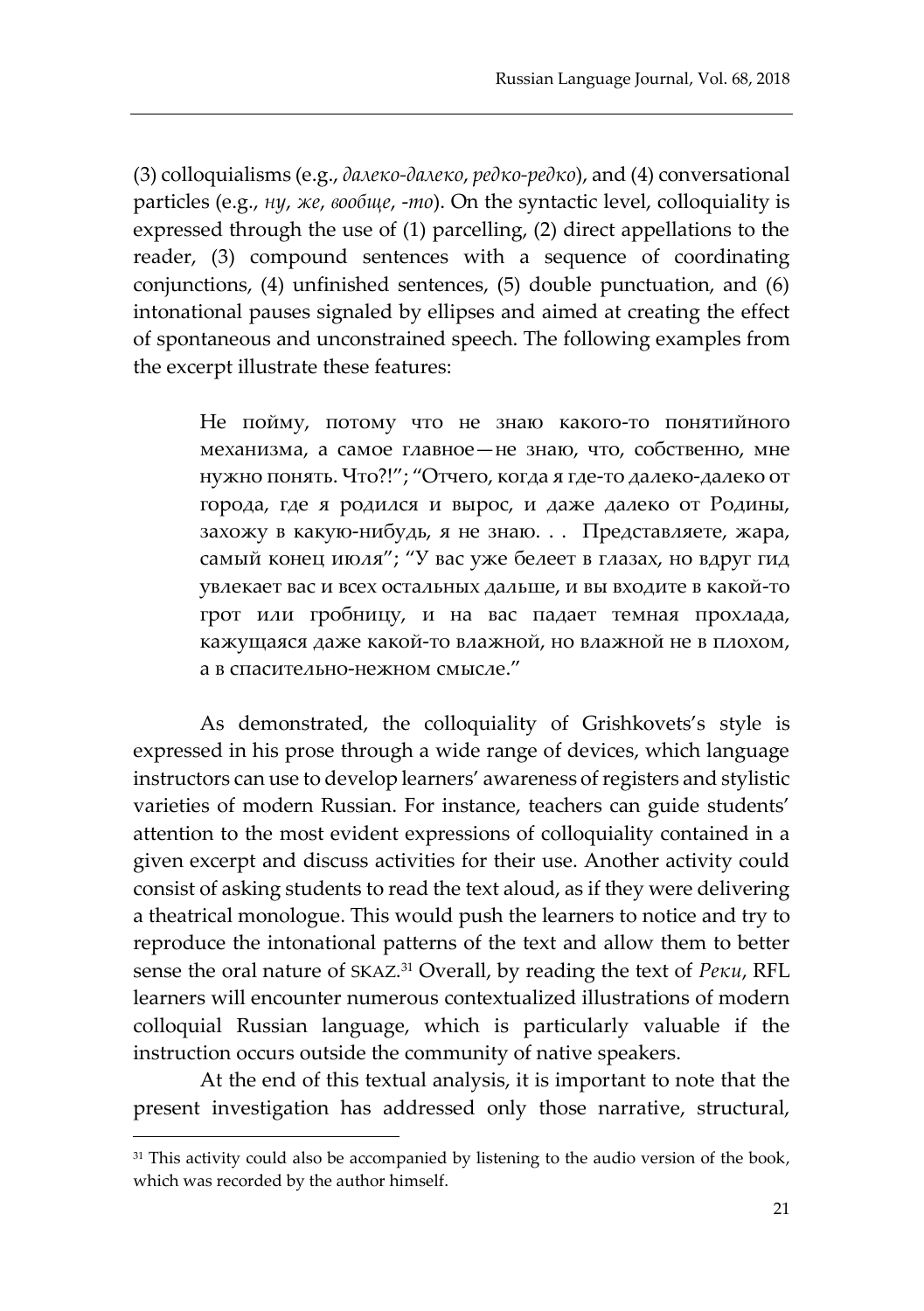conceptual, cultural, and linguistic features that are present in the selected novel. For instance, this study has concentrated on the description and didactic qualities of MNEMAS rather than intertextual references and has not focused on the problem of archaic lexis or linguistic deviations, which were absent from the analyzed excerpt but are broadly present in other literary works by contemporary and classical authors. The rationale of this limitation lies in the intention of the article to illustrate a certain methodological procedure using a concrete example of a contemporary Russian LT; therefore, rather than presenting an exhaustive list of possible didactically relevant textual occurrences, it offers a specific way of identifying and assessing them.

## **5. Conclusion**

The aim of this study has been to address the question of accessibility of an LT used for FL teaching purposes. The article has advanced a multilevel model of textual analysis aimed at assessing the accessibility and didactic potential of a given literary work to a specific category of FL learners. The model has been exemplified using a twenty-first-century Russian LT, and its efficacy in an RFL B2 classroom has been tested. Based on the presented textual analysis, language instructors can both measure the LT's accessibililty and assess its didactic potential on each of the suggested textual levels: global narrative, structural, conceptual, cultural, and linguistic.

 By focusing on the question of accessibility, this study brings attention to the difficulties associated with literary reading in FL classrooms, which often stem from the teacher's underestimation of the structural complexity of an LT (Schulz 1981). In this respect, the multicomponent linguistic analysis presented in the last part of the study can assist teachers in assessing a text's difficulty level prior to introducing it into an FL classroom.<sup>32</sup> Overall, the study argues for a SYSTEMIC approach to the assessment of an LT's accessibility, which consists of an organized and theory-grounded perusal of its linguistic and extralinguistic features on all levels at which they function.

 $\overline{a}$ 

<sup>&</sup>lt;sup>32</sup> Naturally enough, in real-life learning settings, teachers' familiarity with their students' abilities will provide more accurate predictions regarding the linguistic accessibility of an LT than just the application of a set of national learning standards.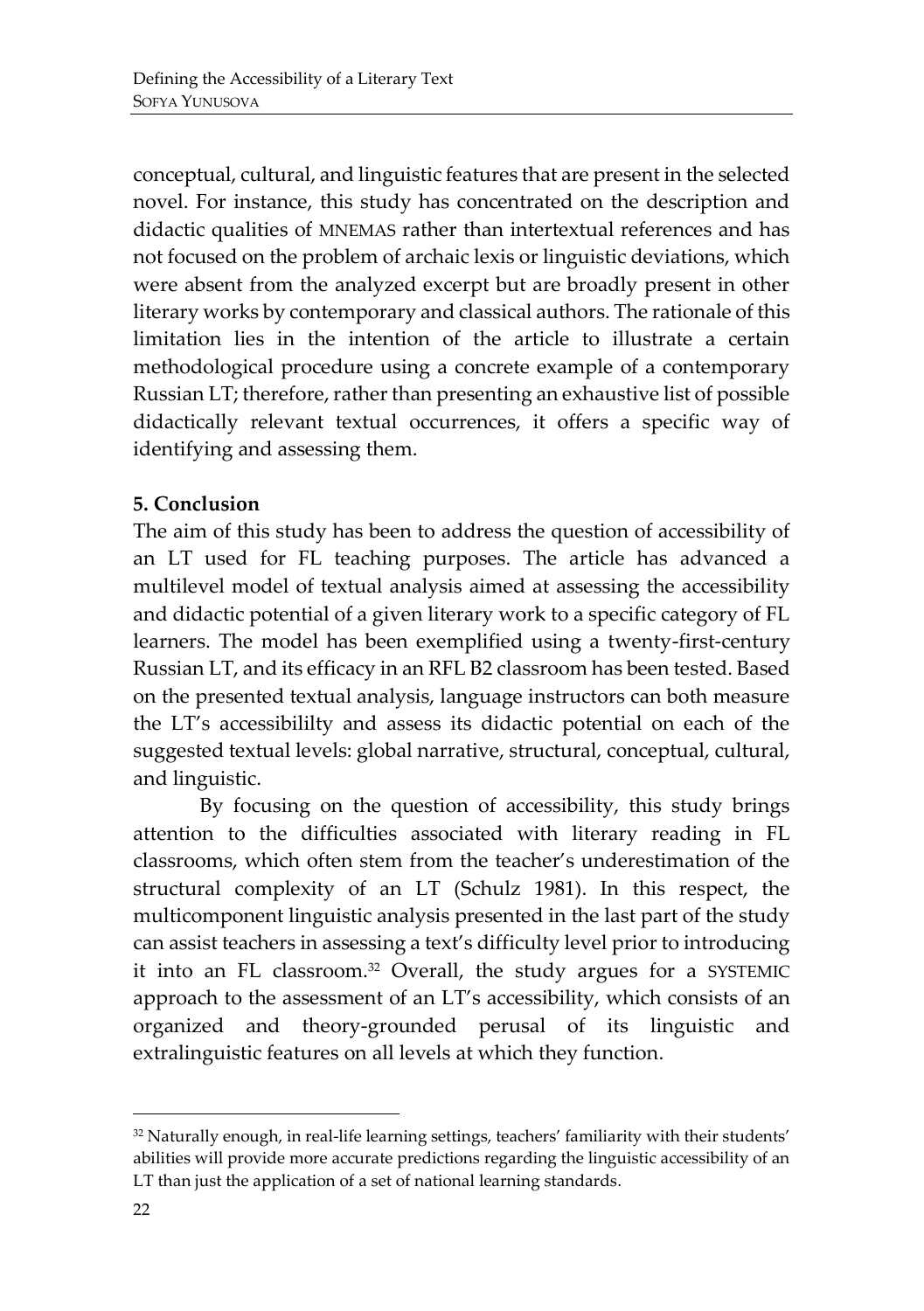From a syllabus-building point of view, the study confirms the possibility of enriching RFL learning materials with carefully selected excerpts from unabridged present-day Russian literary works starting from the B2 level of RFL competence. In particular, a number of linguistic and thematic features of Evgenii Grishkovets's prose suggest its successful employment in RFL classrooms, an observation that calls for further methodological investigations.

#### **Acknowledgements**

The author gratefully acknowledges the anonymous reviewers for their insightful and extremely valuable comments on the previous draft of this paper. The author also acknowledges that the work was supported by Macquarie University scholarship.

## **Appendix**

Я только однажды видел медведя не в зоопарке. Только один раз в жизни. Хотя я родился и первые свои тридцать с небольшим лет прожил в Сибири. В Сибири, где когда-то родился и умер мой прадед, где родился и умер мой дед, где родился мой отец. А я уехал из Сибири. Уехал далеко и, наверное, без сожаления.

Я родился и вырос в городе, который не могу ощущать ни как большой, ни как маленький. Я не могу понять его размеров. Когда-то он казался мне непостижимо большим, а когда я бежал из него, он был удушливо тесен. А теперь, когда я приезжаю, ре..е..дко – редко, приезжаю в мой родной город, я уже не понимаю, какой он. Он большой или маленький для тех, кто живет в нем. А я-то уехал. Уехал и теперь уже не пойму. Никогда.

Не пойму потому, что не знаю какого-то понятийного механизма, а самое главное – не знаю, что, собственно, мне нужно понять. Что?!

Отчего, когда я где-то далеко-далеко от города, где я родился и вырос, и даже далеко от Родины, захожу в какую-нибудь, я не знаю… Представляете, жара, самый конец июля. Юг. И даже не наш юг, а вообще Юг. В сухой траве стрекочут кузнечики, и все звенит от неподвижной жары. В небе ни облачка, горизонт совсем белый и знойный, а вы при этом осматриваете какую-то достопримечательность, какую-то важную для всех руину. Гид подробно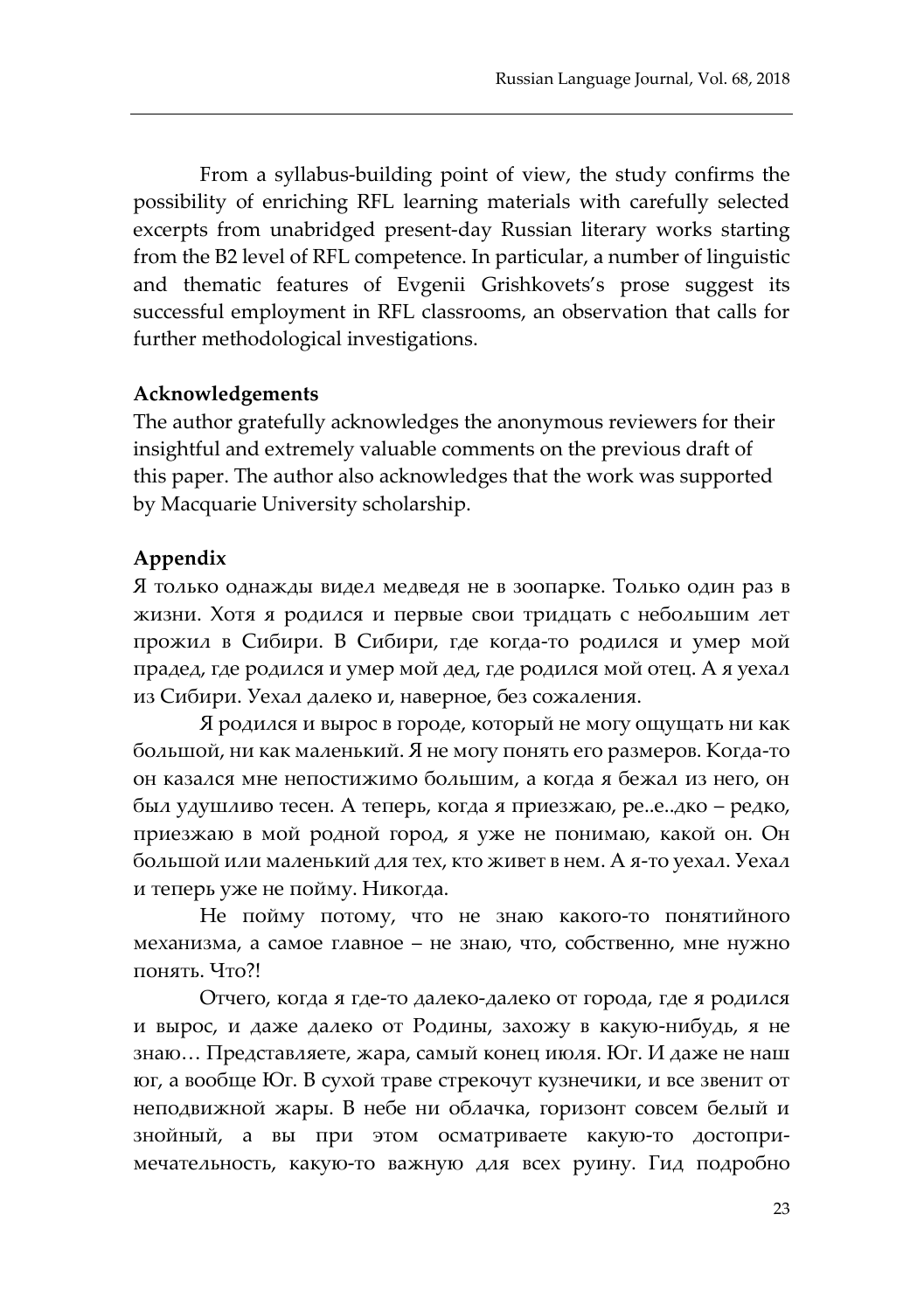описывает историческую значимость того места, где вы находитесь, а кто-то из группы таких же, как вы, любознательных людей, одетых в светлые шорты, задает какие-то уточняющие вопросы, чтобы показать свою осведомленность. У вас уже белеет в глазах, но вдруг гид увлекает вас и всех остальных дальше, и вы входите в какой-то грот или гробницу, и на вас падает темная прохлада, кажущаяся даже какой-то влажной, но влажной не в плохом, а в спасительнонежном смысле…

Почему в этот момент вспоминается то, как я, запыхавшийся и разгоряченный игрой, забегал с летнего, знойного и пыльного двора в подъезд моего дома?.. Моего дома… там, в том городе, откуда я уехал. И мне уже не важно, что говорит гид, и не важно, что я гдето в таком месте, про которое читали все еще в школьных учебниках истории. Прохлада, и все…

Прохлада такая же, как в старой, еще сталинской постройки библиотеке или кассовом зале кинотеатра, куда я забегал с друзьями, выскочив из раскаленного автобуса. Мы бежали через жаркую площадь перед кинотеатром и врывались в прохладный кассовый зал…

Почему вспоминается кинотеатр? Типовой кинотеатр, которых так много, которые есть в каждом областном или даже в районном центре. Я даже не понимаю, красивый этот кинотеатр или нет, то есть для меня непостижимы архитектурные достоинства этого кинотеатра. Но радость, которую доставлял мне когда-то сам вид этого здания… Мне нравилось даже просто проезжать мимо него на автобусе, рассматривать афиши, слушать, как водитель объявляет остановку: «Следующая остановка – кинотеатр (такой-то)».

Мой город – не старый город. Он и не может быть старым. Он же сибирский город. К тому же мой город моложе других сибирских городов. Но странно, он всегда был наполнен для меня достаточной, а на самом деле гораздо более чем достаточной, исторической глубиной. В нем была история. История, не состоящая из фактов и следов, оставленных этими фактами, а живая, по-настоящему интересная мне лично история.

Мой дед рассказывал мне… До сих пор не пойму и не пойму никогда, зачем он это делал… Зачем он рассказывал мне одиннадцати, двенадцати, ну максимум тринадцатилетнему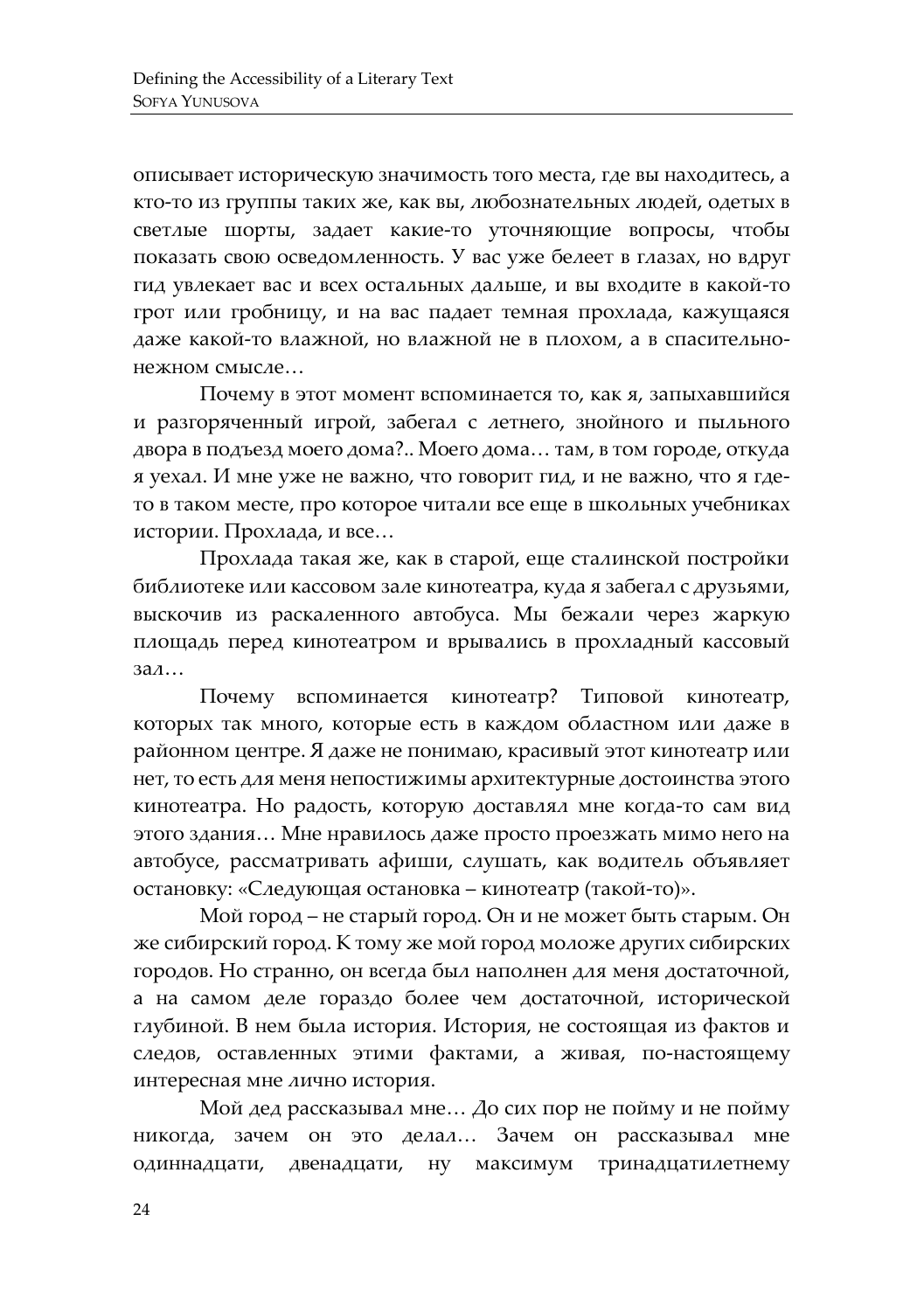человеку… Вообще что-то рассказывал. Когда я смотрю на двенадцати-тринадцатилетних людей, у меня не возникает желания рассказать что-то, подобное тому, что мне рассказывал мой дед. А он рассказывал… (Grishkovets 2005, 5-8)

#### **References**

- Baker, Mona. 1995. "Corpora in Translation Studies: An Overview and Some Suggestions for Future Research." *Target* 7 (2): 223–43.
- Barrette, Catherine M., Kate Paesani, and Kimberly Vinall. 2010. "Toward an Integrated Curriculum: Maximizing the Use of Target Language Literature." *Foreign Language Annals* 43 (Summer 2010): 216–30.
- Barnett, Marva A. 1989. *More Than Meets the Eye: Foreign Language Reading: Theory and Practice*. Englewood Cliffs, NJ: Prentice Hall.
- Bernhardt, Elizabeth B. 1995. "Teaching Literature or Teaching Students?" *ADFL Bulletin* 26 (2): 5–6.
- Beumers, Birgit, and Mark Lipovetsky. 2009. *Performing Violence: Literary and Theatrical Experiments of New Russian Drama*. Bristol, UK: Intellect Publishers.
- Blech, Annalise. 2007. "Teaching Texts Today: Twentieth Century Russian Literature in the Language Classroom." PhD diss., University of Texas, Austin.
- Brumfit, Christopher. 1986. "Reading Skills and the Study of Literature in a Foreign Language." In *Literature and Language Teaching*, edited by Christopher Brumfit and Ronald Carter, 184–90. Oxford: Oxford University Press.
- Brumfit, Christopher, and Ronald Carter. 1986. *Literature and Language Teaching*. Oxford: Oxford University Press.
- Byrnes, Heidi, and Susanne Kord. 2002. "Developing Literacy and Literacy Competence: Challenges for Foreign Language Departments." In *SLA and the Literature Classroom: Fostering Dialogues*, edited by Holly Tucker and Virginia M. Scott, 31–69. Boston: Heinle.
- Carter, Ronald. 1986. "Simple Text and Reading Text. Part 2: Some Categories of Difficulty." In *Literature and Language Teaching*, edited by Christopher Brumfit and Ronald Carter, 216–22. Oxford: Oxford University Press.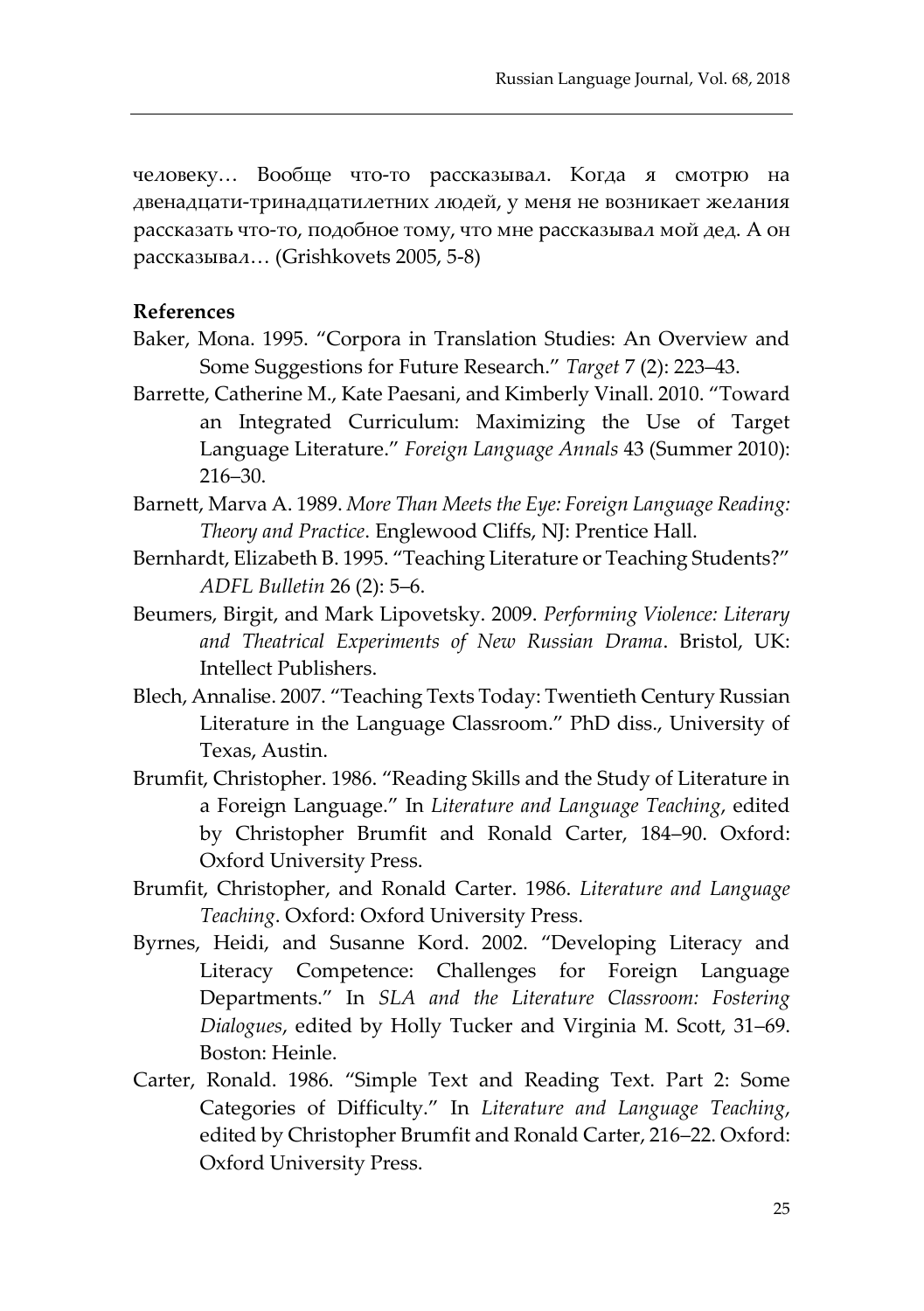- ———. 1998. *Vocabulary: Applied Linguistics Perspectives*. London: Routledge.
- ———. 2007. "Literature and Language Teaching 1986–2006: A Review*.*" *International Journal of Applied Linguistics* 17 (1): 3–13.
- Carter, Ronald, and Michael N. Long. 1991. *Teaching Literature*. New York: Longman.
- Collie, Joanne, and Stephen Slater. 1987. *Literature in the Language Classroom*. Cambridge: Cambridge University Press.
- Comer, William J. 2008. *A Day without Lying*: *A Glossed Edition for Intermediate-Level Students of Russian*. Bloomington, IN: Slavica.
- ———. 2016. "Literary Texts in the Undergraduate Russian Curriculum: Leveraging Language Learning and Literary Discussion through Scaffolding." *Russian Language Journal* 66: 3–29.
- Cook, Guy. 1986. "Texts, Extracts and Stylistic Texture." In *Literature and Language Teaching*, edited by Christopher Brumfit and Ronald Carter, 150–66. Oxford: Oxford University Press.
- Gilroy, Marie, and Brian Parkinson. 1997. "Teaching Literature in a Foreign Language." *Language Teaching* 29 (4): 213–25.
- Ingram, Frank. 1984. "Why Johnny Can't Read Russian." *Russian Language Journal* 38 (131): 63–76.
- Kalyuga, Marika, and Slava Kalyuga. 2008. "Metaphor Awareness in Teaching Vocabulary." *The Language Learning Journal*, 36 (2): 249– 57.
- Katan, David. 2009. "Translation as Intercultural Communication." In *The Routledge Companion to Translation Studies*, edited by Jeremy Munday, 74–92. London: Routledge.
- Kern, Richard. 2002. "Reconciling the Language–Literature Split through Literacy." *ADFL Bulletin* 33 (3): 20–24.
- Knutson, Elizabeth M. 1993. "Teaching Whole Texts: Literature and Foreign Language Reading Instruction." *The French Review* 67 (1): 12–26.
- Kramsch, Claire. 1985. "Literary Texts in the Classroom: A Discourse." *The Modern Language Journal* 69 (4): 356–66.
- Kramsch, Claire, and Olivier Kramsch. 2000. "The Avatars of Literature in Language Study." *The Modern Language Journal* 84 (1): 553–73.
- Littlewood, William T. 1986. "Literature in the School Foreign-Language Course." In *Literature and Language Teaching*, edited by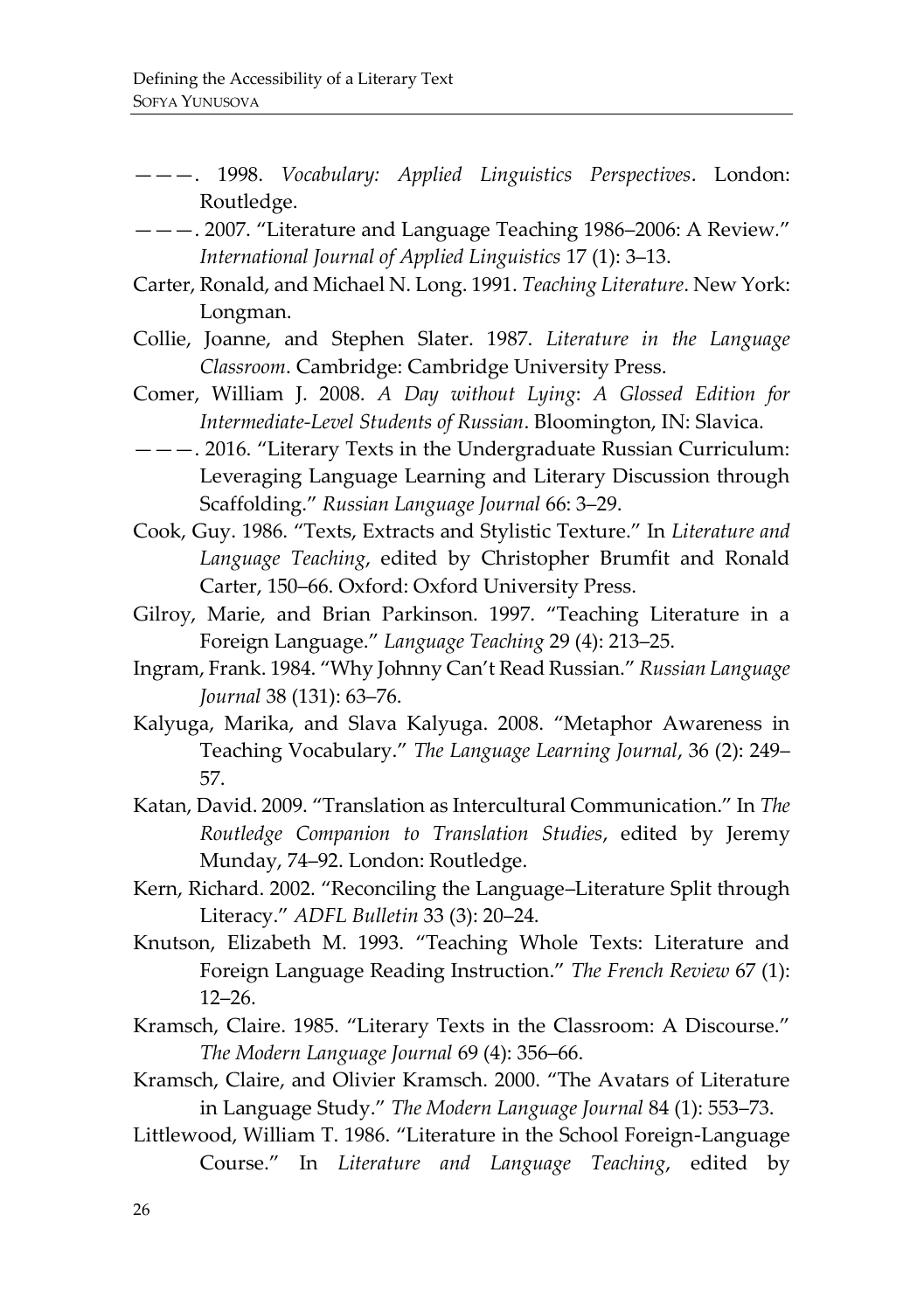Christopher Brumfit and Ronald Carter, 177–83. Oxford: Oxford University Press.

- Nassaji, Hossein. 2007. "Schema Theory and Knowledge-Based Processes in Second Language Reading Comprehension: A Need for Alternative Perspectives." In *Language Learning 57: Suppl. 1, June 2007*, edited by Keiko Koda, 79–113. Ann Arbor: University of Michigan.
- Nemchenko, L. M. 2017. "The Concept of Sincerity in 'New Drama.'" *Journal of Siberian Federal University. Humanities and Social Sciences* 5 (10): 759–67. doi:10.17516/1997-1370-0082.
- Newmark, Peter. 1991. *About Translation*. Clevedon, UK: Multilingual Matters.
- Nord, Chistiane. 1997. *Translating as a Purposeful Activity: Functionalist Approaches Explained*. Manchester, UK: St. Jerome.
- Paesani, Kate. 2005. "Literary Texts and Grammar Instruction: Revisiting the Inductive Presentation." *Foreign Language Annals* 38 (1): 15–24.
- Schulz, Renate A. 1981. "Literature and Readability: Bridging the Gap in Foreign Language." *The Modern Language Journal* 65 (1): 43–53.
- Smith, Cameron. 2013. "Creative Writing as an Important Tool in Second Language Acquisition and Practice." *The Journal of Literature in Language Teaching* 2: 12-18.
- Swaffar, Janet K., Katherine M. Arens, and Heidi Byrnes. 1991. *Reading for Meaning: An Integrated Approach to Language Learning*. Eaglewood Cliffs, NY: Prentice-Hall.
- Widdowson, Henry. 1975. *Stylistics and the Teaching of Literature*. London: Longman.
- ———. 1983. "Talking Shop: H. G. Widdowson on Literature and ELT." *ELT Journal* 37 (1): 30–35.

Abasheva, Marina. 2006. "S chego nachinaetsia Rodina." *Znamia* 4:208–10. Afanas'eva, I. N., L. A. Dunaeva, L. P. Klobukova, L. V. Krasil'nikova, and

I. I. Iatsenko. 2016. "Lingvodidakticheskie aspekty otbora i prezentatsii slovoobrazovatel'nogo materiala v leksicheskom minimume tret'ego urovnia obshchego vladeniia russkim iazykom kak inostrannym." In *Aktual'nye problemy obucheniia russkomu iazyku kak inostrannomu i russkomu iazyku kak nerodnomu*, edited by L. S. Kriuchkova, 35–41. Moscow: Izdatel'stvo Moskovskogo gosudarstvennogo oblastnogo universiteta.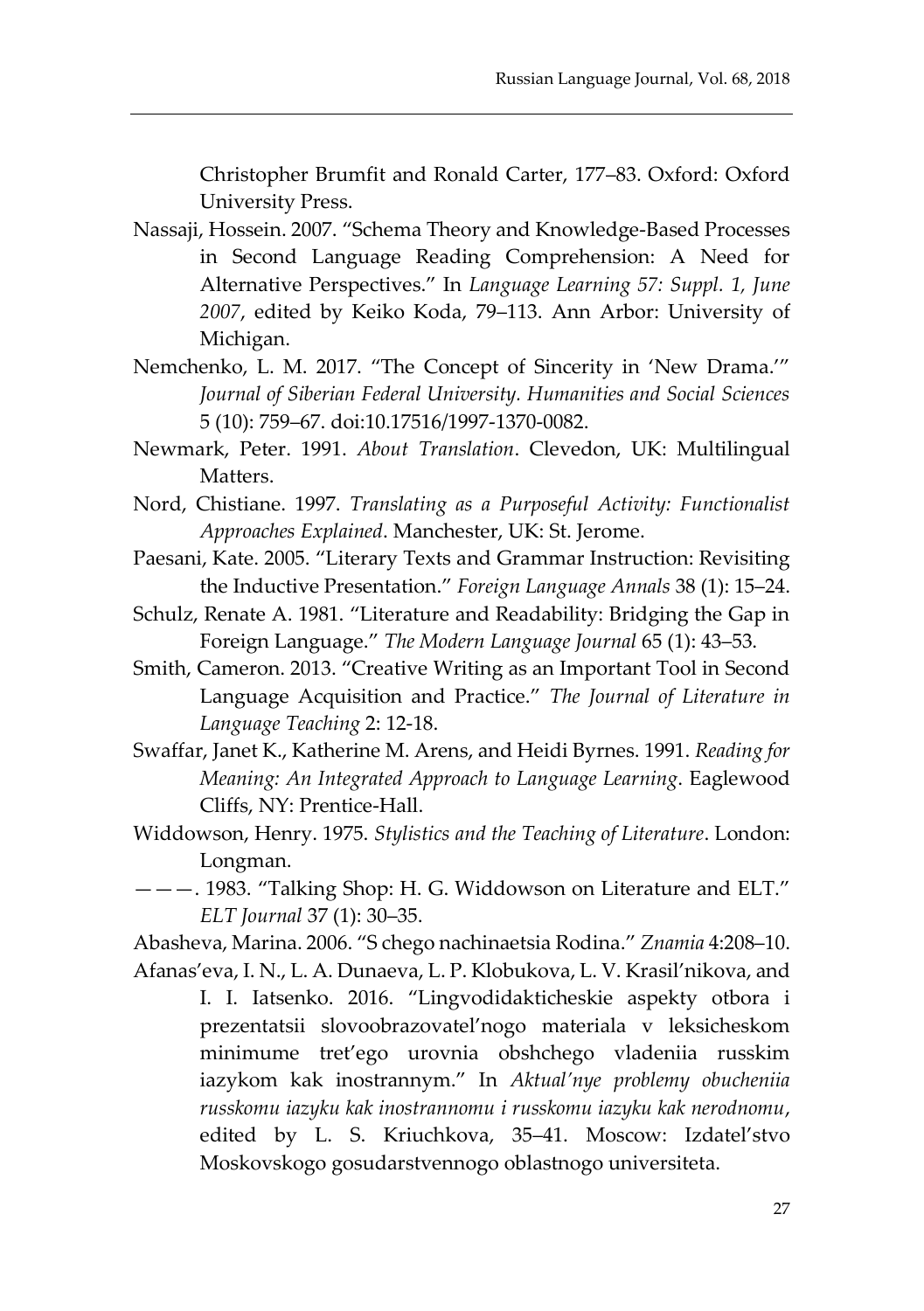- Andriushina, N. P., ed. 2015. *Leksicheskii minimum po russkomu iazyku kak inostrannomu. Vtoroi sertifikatsionnyi uroven'. Obshchee vladenie*. St. Petersburg: Zlatoust.
- Andriushina N. P., I. N. Afanas'eva, L. A. Dunaeva, L. P. Klobukova, L. V. Krasil'nikova, and I. I. Iatsenko. 2013. "Struktura leksicheskogo minimuma kak komponenta rossiiskoi gosudarstvennoi sistemy testirovaniia." In *Iazyk, soznanie, kommunikatsiia*, edited by M. L. Remniova, E. L. Barkhudarova, A. I. Izotov, V. V. Krasnykh, and F. I. Pankov, 26–32. Moscow: MAKS Press.
- Arkad'eva, T. G., ed. 2011. *Russkaia literatura v inostrannoi auditorii.* St. Petersburg: RGPU im. A. I. Gertsena.
- ———. 2012. *Russkaia literatura v inostrannoi auditorii*. St. Petersburg: RGPU im. A. I. Gertsena.
- ———. 2015. *Russkaia literatura v inostrannoi auditorii*. St. Petersburg: RGPU im. A. I. Gertsena.
- Avlova, T. B. 2005. *Analiz khudozhestvennogo diskursa kak sredstvo sovershenstvovaniia kommunikativnoi kompetentsii inostrantsevnefilologov*. Dissertatsiia na sooiskanie uchenoi stepeni kandidata pedagogicheskikh nauk: 13.00.02. St. Petersburg.
- Balandina, L. A., R. M. Dadabaeva, T. I. Zhgareva, and E. A. Fedorova. 2013*. Iazyk i kul'tura (na materiale russkoi literatury XIX–XX vv.) Uchebnoe posobie dlia inostrannykh studentov I kursa vsekh napravlenii podgotovki bakalavrov*. *Vypusk I*. Moscow: Finansovyi universitet.
- Bogoiavlenskaia, Y. V. 2013. "Partselliatsiia gazetnyh zagolovkov: dinamicheskii aspekt." *Vestnik Tomskogo Gosudarstvennogo Universiteta*. 373: 7–13.
- ———. 2017. "Retrospektivnaia i prospektivnaia partselliatsiia v SMI." *Politicheskaia lingvistika* 2 (62): 88–91.
- Brygina, A. V., and G. S. Zorina. 2010. "Khudozhestvennyi tekst pri obuchenii RKI studentov-nefilologov na nachal'nom etape." *Vestnik Rossiiskogo universiteta druzhby narodov*. *Seriia Russkie i inostrannye iazyki i metodika ikh prepodavaniia* 2:79–84.
- Chuprinin, S. I. 2007. *Russkaia literatura segodnia. Zhizn' po poniatiam*. Moscow: Vremia.
- ———. 2009. *Russkaia literatura segodnia: Novyi putevoditel'*. Moscow: Vremia.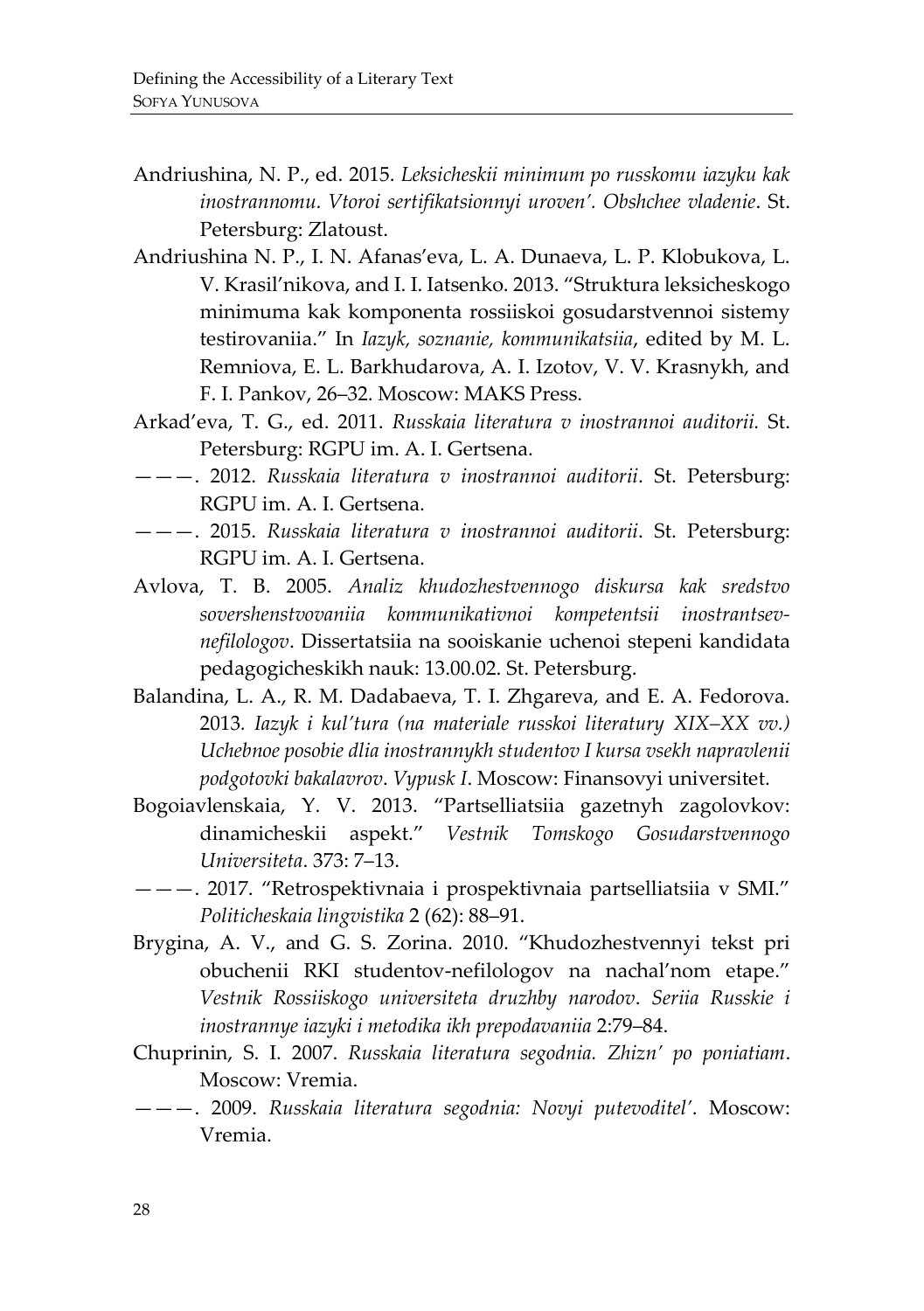- Davydova, T. T., and I. K. Sushilina. 2007. *Sovremennyi literaturnyi protsess v Rossii*. Moscow: Izdatel'stvo MGUP.
- Filimonova, N. U. 2004. *Khudozhestvennyi tekst v inostrannoi auditorii: nachalnyi etap nefilologicheskogo vuza*. Volgograd: RPK Politekhnik.
- Ganina, E. V., N. M. Maliugina, E. N. Nesterova, and R. I. Poliakova. 2013. *Iazyk i kul'tura (na materiale russkoi literatury XIX–XX vv.) Uchebnoe posobie dlia inostrannykh studentov II kursa vsekh napravlenii podgotovki bakalavrov*. *Vypusk II*. Moscow: Finansovyi universitet.
- Garbovskii, N. K. 2004. *Teoriia perevoda*. Moskva: Izdatel'stvo Moskovskogo universiteta.
- Gorbunova, M. P. 2008. "Svoeobrazie sintaksisa proizvedenii E. Grishkovtsa." In *Russkii iazyk v deistvii*, 35–43. Glazov: Izdatel'stvo Glazovskogo gosudarstvennogo pedagogicheskogo universiteta.
- Grishkovets, Evgenii. 2005. *Reki*. Moscow: Makhaon.
- Gromova, M. I. 2005. *Russkaia dramaturgiia kontsa XX nachala XXI veka*. Moscow: Flinta.
- Iatsenko, I. I. 1997. "O vremena! o teksty! Dostupny li intertekstual'nye sviazi russkoiazychnogo hudozhestvennogo teksta inostrannomu chitateliu?" In *Iazyk, soznanie, kommunikatsiia*, edited by V.V. Krasnykh and A. I. Izotov, 1:65–73. Moscow: Filologiia.
- ———. 2001. "Intertekst kak sredstvo interpretatsii khudozhestvennogo teksta (na materiale rasskaza V. Pelevina 'Nika')." *Mir russkogo slova* 1:66–70.
- ———. 2006. *Russkaia "netraditsionnaia" proza kontsa XX veka. Posobie dlia inostrannykh uchashchikhsia*. St. Petersburg: Zlatoust.
- ———. 2015a. "Kakoe vremia na dvore—takov messiia (russkaia proza XXI veka v inostrannoi auditorii)." In *Russkii iazyk i literatura v prostranstve mirovoi kul'tury: Materialy XIII Kongressa MAPRYAL*, edited by L. A. Verbitskaia, K. A. Rogova, T. I. Popova, et al., 15:145–49. St. Petersburg: MAPRYAL.
- ———. 2015b. "Sovremennaia russkaia proza kak istochnik znanii o strane (v prepodavanii russkogo iazyka kak inostrannogo)." *Nauchnyi vestnik VGASU*. *Lingvistika i mezhkul'turnaia kommunikacia* 4 (18): 132–5.
- ———. 2017a. "Aksiologiia noveishei russkoiazychnoi prozy kak stimul dlia interpretatsii teksta v inostrannoi auditorii." In *Aktual'nye problemy obucheniia russkomu iazyku kak inostrannomu i russkomu*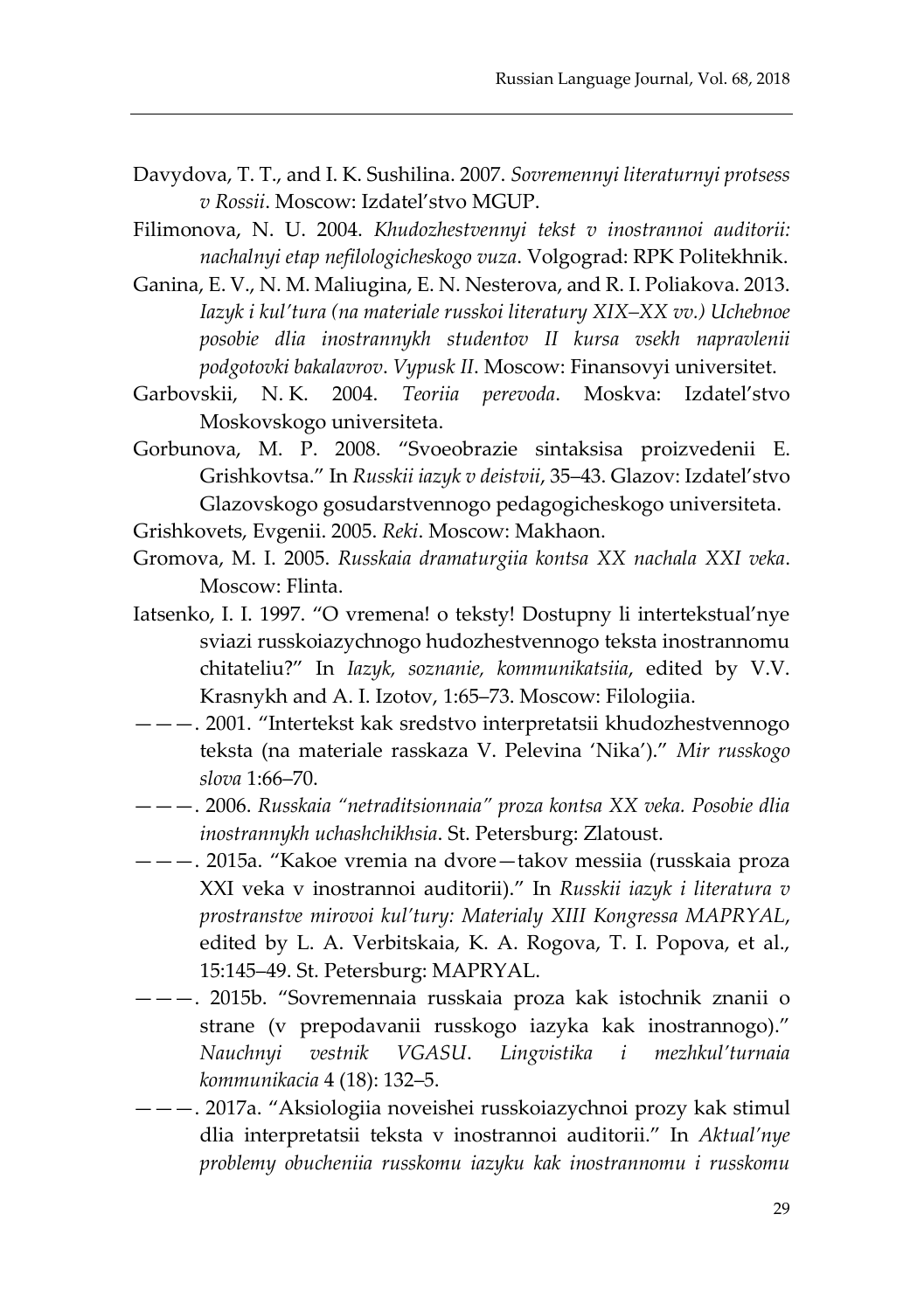*iazyku kak nerodnomu*, edited by L. S. Kriuchkova, 223–27. Moscow: Izdatel'stvo Moskovskogo gosudarstvennogo oblastnogo universiteta.

- ———. 2017b. "Interpretatsiia khudozhestvennogo teksta v inoiazychnoi auditorii: aksiologicheskii i metodicheskii aspekty." In *Akademicheskaia adaptatsiia obrazovatel'nykh migrantov v strane obuchenia*, edited by N. I. Ushakova, 180–94. Khar'kov: Izdatel'stvo Khar'kovskogo natsional'nogo universiteta im. V. N. Karazina.
- Ivanova, T. A., T. I. Popova, K. A. Rogova, and E. E. Iurkov. 1999. *Gosudarstvennyi obrazovatelnyi standart po russkomy iazyku kak inostrannomu. Vtoroi uroven'. Obshchee vladenie*. Moscow: Zlatoust.
- Korotyshev, A. V. 2014. "'Matritsa adaptatsii' kak kompleks priemov dlia otbora i adaptatsii khudozhestvennogo teksta v aspekte RKI." *Mir russkogo slova* 1:79–85.
- Kulibina, N. V. 1999. *Chitaem stikhi russkikh poetov. Posobie po obucheniu chteniu khudozhestvennoi literatury*. St. Petersburg: Zlatoust.
- ———. 2000. *Khudozhestvennii tekst v lingvodidakticheskom osmyslenii*. Moscow: Gosudarstvennyi institut russkogo iazyka im. A. S. Pushkina.
- ———. 2001. *Zachem, chto i kak chita*t' *na uroke. Khudozhestvennyi tekst pri izuchenii russkogo iazyka kak inostrannogo*. St. Petersburg: Zlatoust.
- Kuz'minova, E. A., and I. V. Ruzhitskii., eds. 2014. *Sovremennaia russkaia proza—XXI vek: Khrestomatiia dlia izuchaushchikh russkii iazyk kak inostrannyi*. 2nd ed. Moscow: Russkii iazyk Kursi.
- Liashevskaia O. N., and S. A. Sharov. 2009. *Novyi chastotnyi slovar' russkoi leksiki (na materialakh Natsional'nogo korpusa russkogo iazyka)*. Moscow: Azbukovnik.
- Makanin, Vladimir. 2014. *Chelovek svity.* St. Petersburg: Zlatoust.
- Matron, E. D. 2002. *Khudozhestvennoe proizvedenie na urokakh inostrannogo iazyka: uchebnoe posobie*. Moscow: Flinta-nauka.
- Mogil'nitskaia, Y. V. 2016a. "Osobennosti i funktsii povtorov v proze E. Grishkovtsa." *Innovatsionnaia nauka* 1:95–101.
- ———. 2016b. "Partselliatsiia v proze E. Grishkovtsa." *Filologicheskie nauki. Voprosy teorii i praktiki* 8 (62.1): 138–43.
- Mushchenko, E. G., V. P. Skobelev, and L. E. Kroichik. 1978. *Poetika skaza*. Voronezh: Izdatel'stvo Voronezhskogo universiteta.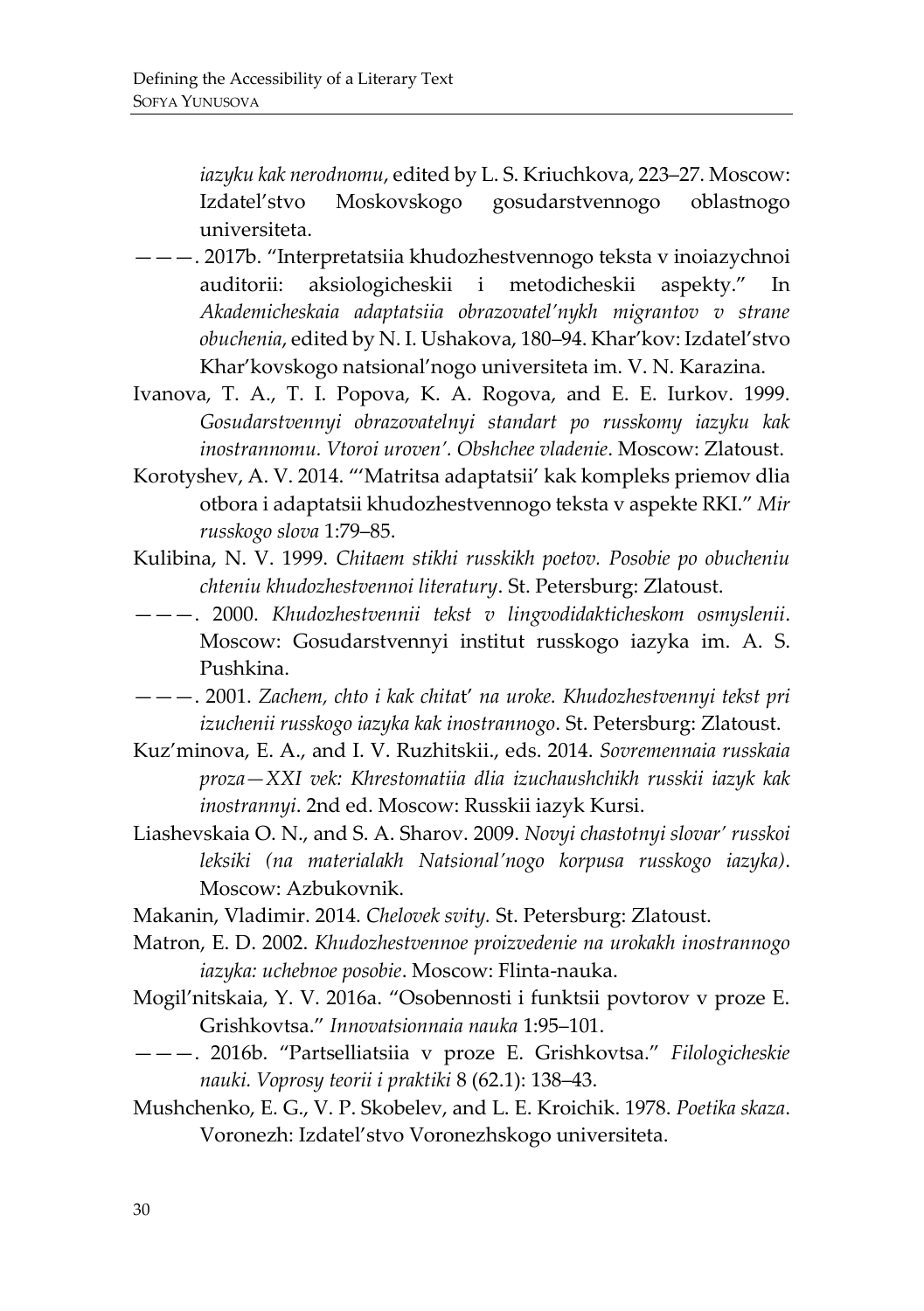Nemez, G. E., and N. M. Miliuk. 2017. *Listaia stranitsy rossiiskoi prozy.* Moscow: Flinta.

Pelevin, Viktor. 2003. *Nika*. St. Petersburg: Zlatoust.

- Potiomkina, E. V. 2015. *Kommentirovannoe chtenie khudozhestvennogo teksta v inostrannoi auditorii kak metod formirovania bilingval'noi lichnosti.*  Dissertatsiia na soiskanie uchenoi stepeni kandidata pedagogicheskikh nauk: 13.00.02. Moscow.
- Ruzhitskii, I. V., ed. 2013. *Sovremennaia russkaia proza–XXI vek: Khrestomatiia dlia izuchaiushchikh russkii iazyk kak inostrannyi*. *II chast*. Moscow: Russkij iazyk Kursi.
- ———. 2014. "Kul'turnaia pamiat' kak pretsedentnyi tekst." *Vestnik MGU. Filologiia. Ku''turologiia. Pedagogika. Metodika* 3:61–7.
- Strel'chuk, E. N. 2013. "Distsiplina 'Russkii iazyk kak inostrannyi' v svete novykh obrazovatel'nykh standartov: tochka zreniia prepodavatelia-metodista." *Pedagogika i metodika prepodavaniia* 4 (2): 165–68.
- Tolstukhina, I. I., comp. 2013. *Russkaia literatura v inostrannoi auditorii.* St. Petersburg: RGPU im. A. I. Gertsena.
- ———. 2014. *Russkaia literatura v inostrannoi auditorii*. St. Petersburg: RGPU im. A. I. Gertsena.
- ———. 2017. *Russkaia literatura v inostrannoi auditorii*. St. Petersburg: RGPU im. A. I. Gertsena.
- Tolstukhina, I. I., L. A. Vol'skaia, N. A. Makaricheva, and N. S. Tsvetova. 2011. *Melodiia Chaikovskogo. Russkaia proza kontsa XX–nachala XXI veka*. St. Petersburg: RGPU im. A. I. Gertsena.
- Tsumarev, A. E. 2003. *Partselliatsiia v sovremennoi gazetnoi rechi. Avtoreferat dissertatsii na soiskanie nauchnoi stepeni kandidata filologicheskikh nauk*. Moscow.

Ulitskaia, Liudmila. 2012. *Doch' Bukhary*. St. Petersburg: Zlatoust.

- Urzha A. V., and V. V. Skvortsova. 2016. "Tekstovye funktsii kul'turnokonnotativnoi leksiki v rasskaze V. Pelevina 'Spi' i ego angloiazychnom perevode." *Mir russkogo slova* 3: 85–96.
- Vannikov, Y. V. 1960. *Voprosi stroeniia predlozheniia: uchebnoe posobie.* Saratov: Izdatel'stvo Saratovskogo gosudarstvennogo universiteta.
- Vereshchagin, E. M., and V. G. Kostomarov. 1973. *Iazyk i kul'tura: Lingvostranovedenie v prepodavanii russkogo iazyka kak inostrannogo*.